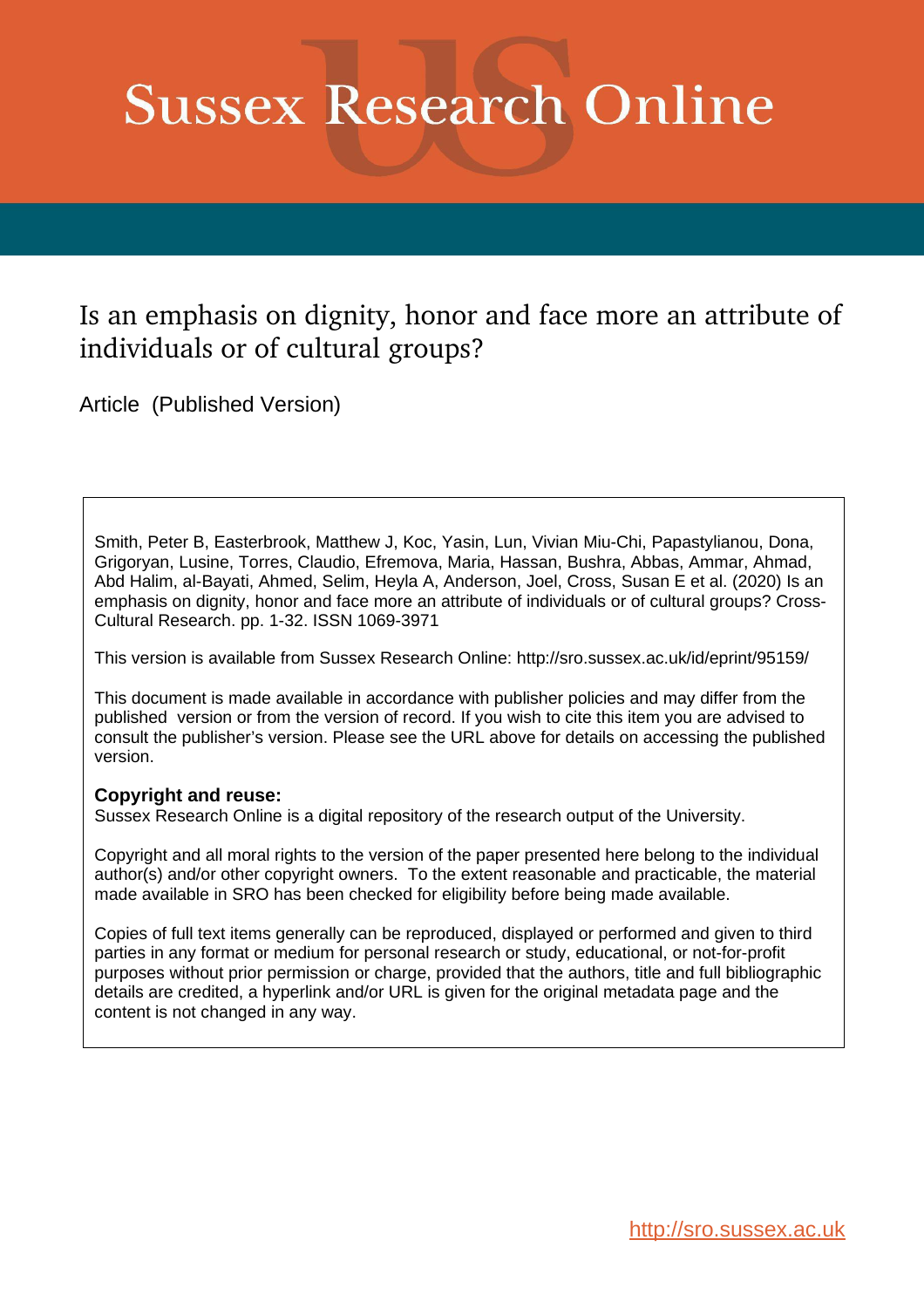Cross-Cultural Research  $1 - 32$ © 2020 SAGE Publications  $\odot$  $(cc)$ 

DOI: 10.1177/1069397120979571 Article reuse guidelines: [sagepub.com/journals-permissions](https://us.sagepub.com/en-us/journals-permissions) [journals.sagepub.com/home/ccr](https://journals.sagepub.com/home/ccr)



**Is an Emphasis on Dignity, Honor and Face more an Attribute of Individuals or of Cultural Groups?**

Peter B. Smith<sup>1</sup>, Matthew J. Easterbrook<sup>1</sup>, **Yasin Koc2, Vivian Miu-Chi Lun3, Dona Papastylianou4, Lusine Grigoryan5,**  Claudio Torres<sup>6</sup>, Maria Efremova<sup>7</sup>, Bushra Hassan<sup>8</sup>, Ammar Abbas<sup>9</sup>, Abd Halim Ahmad<sup>10</sup>, Ahmed al-Bayati<sup>11</sup>, Heyla A. Selim<sup>12</sup>, Joel Anderson<sup>13</sup>, Susan E. Cross<sup>14</sup>, Gisela Isabel Delfino<sup>15</sup>, Vladimer Gamsakhurdia<sup>16</sup>, Alin Gavreliuc<sup>17</sup>, Dana Gavreliuc<sup>17</sup>, Pelin Gul<sup>14</sup>, Ceren Günsoy<sup>18</sup>, Anna Hakobjanyan<sup>19</sup>, Siugmin Lay<sup>20</sup>, Olga Lopukhova<sup>21</sup>, Ping Hu<sup>22</sup>, Diane Sunar<sup>23</sup>, Maria Luisa Mendes Texeira<sup>24</sup>, Doriana Tripodi<sup>25</sup>, Paola Eunice Diaz Rivera<sup>26</sup>, Yvette van Osch<sup>27</sup>. **Masaki Yuki28, Natsuki Ogusu28,**  Catherine T. Kwantes<sup>29</sup>, Rolando Diaz-Loving<sup>26</sup>, **Lorena Pérez-Floriano30, Trawin Chaleeraktrakoon31, and Phatthanakit Chobthamkit31**

#### **Abstract**

This study compares the individual-level and sample-level predictive utility of a measure of the cultural logics of dignity, honor, and face. University students in 29 samples from 24 nations used a simple measure to rate their perceptions of the interpersonal cultural logic characterizing their local culture. The nomological net of these measures was then explored. Key dependent measures included three different facets of independent versus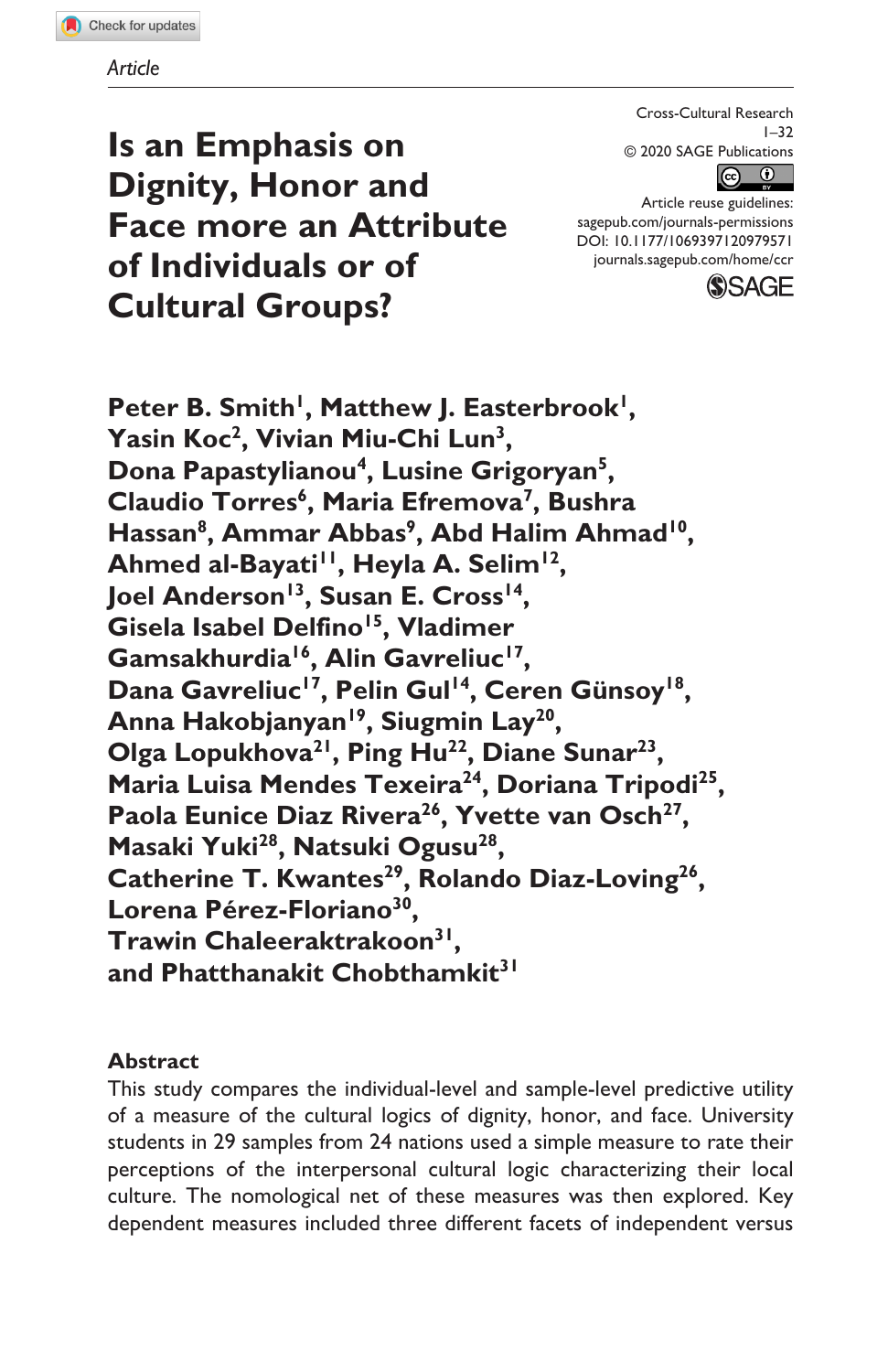interdependent self-construal, relevant attitudes and values, reported handling of actual interpersonal conflicts, and responses to normative settings. Multilevel analyses revealed both individual- and sample-level effects but the dignity measure showed more individual-level effects, whereas sample-level effects were relatively more important with the face measure. The implications of this contrast are discussed.

#### **Keywords**

cultural difference, cultural logic, dignity, honour, face, self-construal

1 University of Sussex, Brighton, UK <sup>2</sup>Groningen University, Netherlands <sup>3</sup>Lingnan University, Hong Kong 4 University of Athens, Greece 5 Ruhr University, Germany 6 University of Brasilia, Brazil <sup>7</sup>HSE University, Moscow, Russian Federation <sup>8</sup>International Islamic University, Islamabad, Pakistan <sup>9</sup>University of Baghdad, Iraq 10Universiti Utara Malaysia, Malaysia 11Lawrence Technological University, MI, USA <sup>12</sup>King Saud University, Saudi Arabia <sup>13</sup> Australian Catholic University and La Trobe University, Victoria, Australia <sup>14</sup>Iowa State University, Netherlands 15Pontifical Catholic University of Argentina, Argentina <sup>16</sup>Ivane Javakhishvili Tbilisi State University, Georgia 17West University of Timisoara, Romania 18Clemson University, SC, USA <sup>19</sup>Yerevan State University, Armenia <sup>20</sup>Pontificia Universidad Católica de Chile, Chile <sup>21</sup> Kazan Federal University, Russia <sup>22</sup>Renmin University, China 23 Istanbul Bilgi University, Turkey 24Mackenzie University, Sao Paulo, Brazil <sup>25</sup>Private practice, Gioia Tauro, Italy <sup>26</sup>Autonomous University of Mexico, Mexico <sup>27</sup>Tilburg University, Netherlands <sup>28</sup>Hokkaido University, Japan <sup>29</sup>University of Windsor, ON, Canada <sup>30</sup>Diego Portales University, Chile <sup>31</sup>Thammassat University, Thailand

#### **Corresponding Author:**

Peter B. Smith, School of Psychology, University of Sussex, Falmer, Brighton, BN1 9QH, UK Email: [psmith@sussex.ac.uk](mailto:psmith@sussex.ac.uk)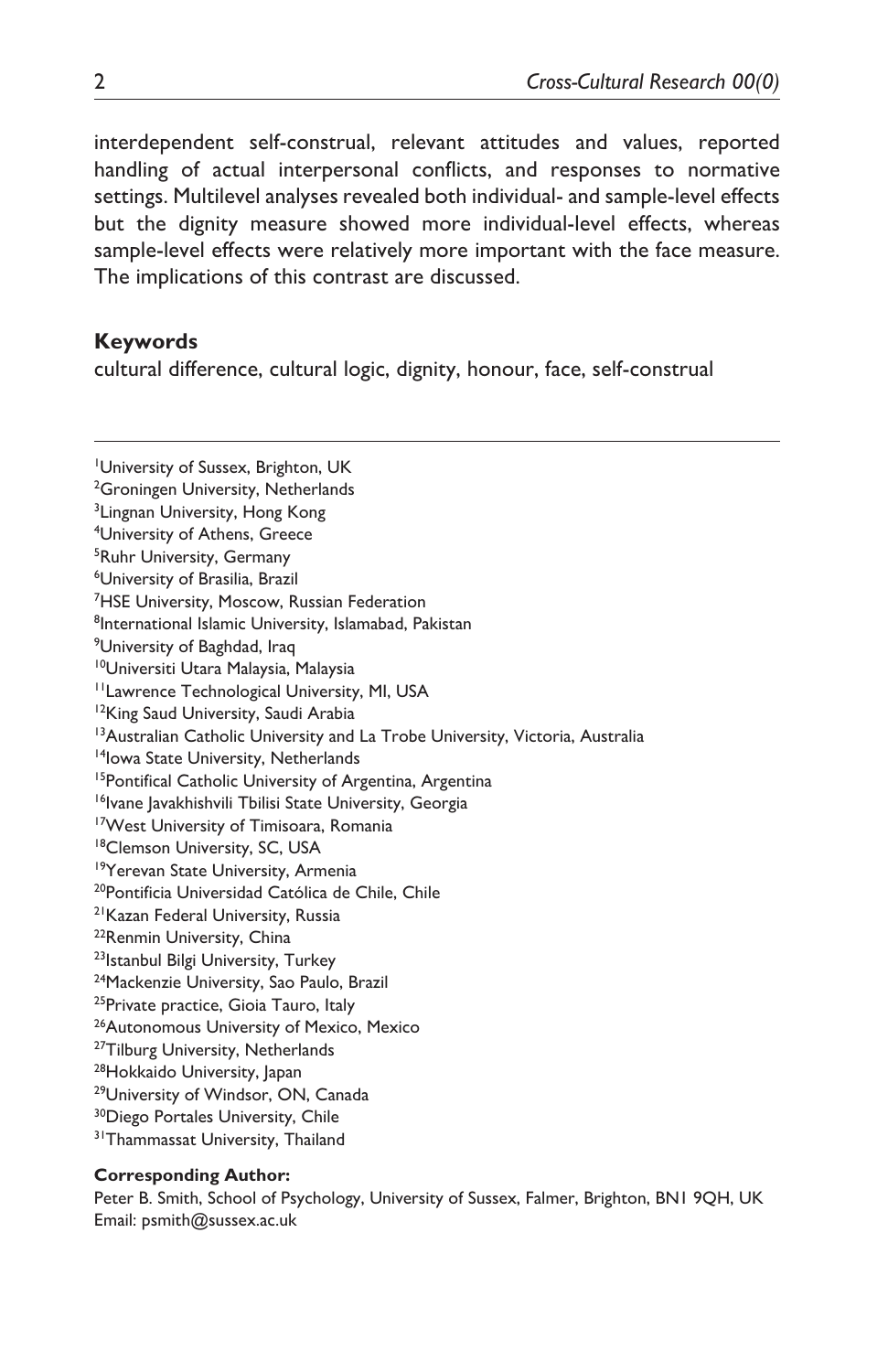#### **Introduction**

Attempts to characterize cultural differences over the past several decades have been dominated by varying conceptualizations of individualism and collectivism (Hofstede, 1980; House et al., 2004; Markus & Kitayama, 1991). While the focus on this particular contrast has proved in many ways to be a fruitful one (Smith et al., 2013), evidence has been mounting that the individualism-collectivism contrast may be too broadly defined. The particular focus of this study is on recent studies suggesting that it is possible to contrast two variants of collectivistic cultures, within one of which there is a distinctive emphasis on the preservation of honor, and in the other, on the preservation of face (Leung & Cohen, 2011). In this paper, we introduce a brief measure of the relative emphasis placed on dignity, honor and face in different cultural groups and test the validity of this measure by exploring the nomological net of its predicted correlates. We use multi-level analysis to distinguish the individual and sample-level effects attributable to the prevalence of each of these emphases.

#### *The Three Cultural Logics*

The first explicit formulation of cultural contrasts in terms of definitions of dignity, face, and honor was provided by Leung and Cohen (2011). Building on earlier classifications of cultural differences that had used personal values, beliefs and self-construals, Leung and Cohen proposed that groups differ in the basis of their "cultural logics." This perspective is based on the view that cultural differences are not simply embedded within the person but are elicited by the interaction between different kinds of persons and the types of situation that are more frequently encountered in a given cultural context. Thus, individualistic persons would act differently depending on whether they were embedded in an individualistic cultural group or a collectivistic group (Smith & Bond, 2019).

Leung and Cohen define the cultural logic of dignity in terms of the inalienable worth of the individual and of the personal accountability of the individual for his or her actions. Where those actions are deemed wrong or inadequate, individuals are likely to experience guilt. They define the cultural logic of honor in terms of the creation and maintenance of respect for the individual as a member of a specific group. Honor can be gained or lost as a consequence of one's actions, and those who lose honor are more likely to experience shame. Leung and Cohen define the logic of face in terms of a distinctive emphasis on hierarchy, humility and harmony. Within this logic, an individual is given face by others on the basis of the extent to which their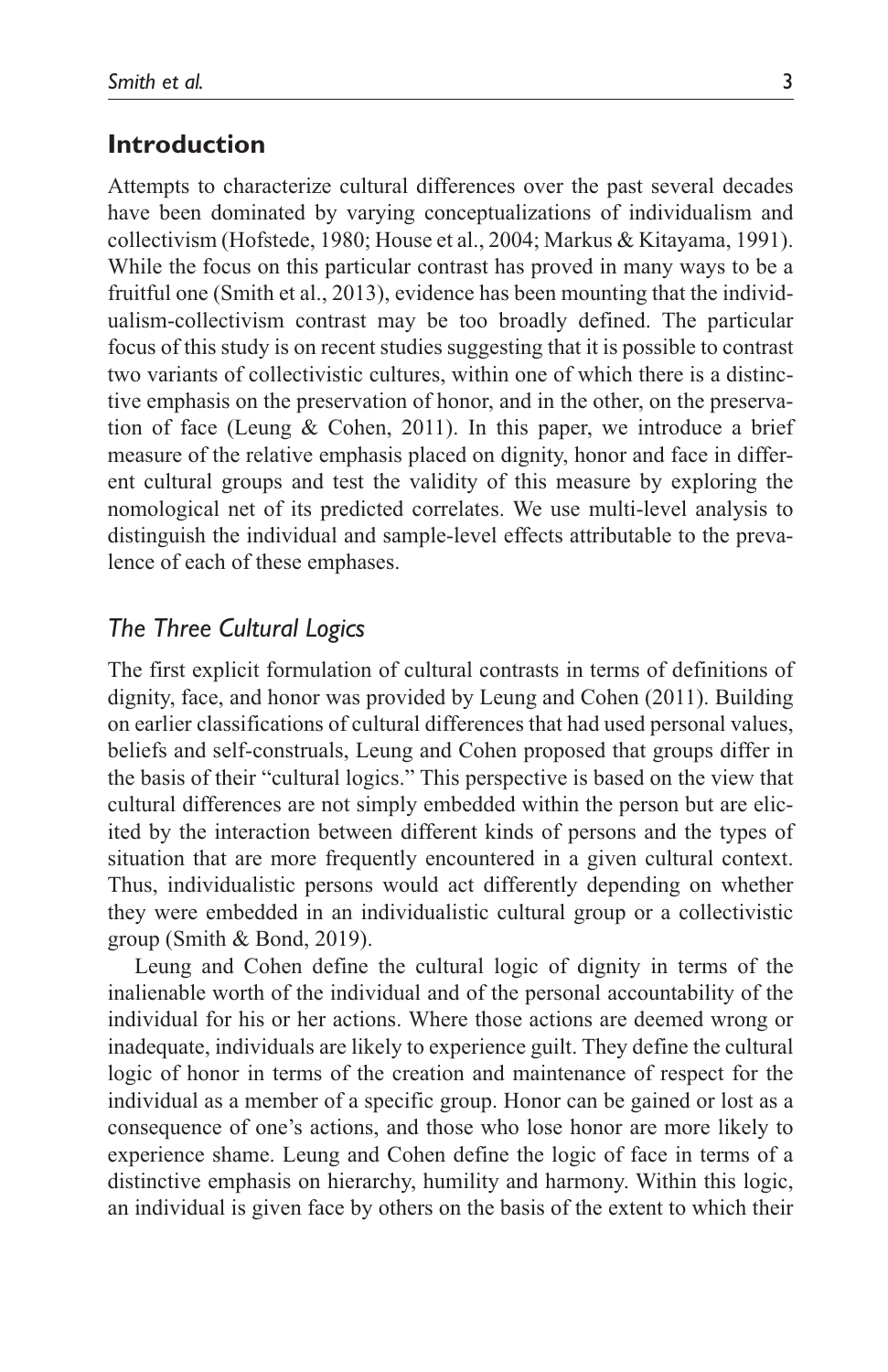actions create and preserve in-group harmony, order, and coordination across status lines. Loss of face for oneself or for the other also incurs shame.

The research literature provides abundant studies comparing samples from North America and East Asia on various criteria, and these could be reinterpreted as distinguishing groups in which the dignity of the individual is predominant from those in which the creation and maintenance of face is a stronger priority. Cultural groups in which protection of the honor of one's group is a stronger priority have been much less fully explored until recently. Following the early initiatives of Nisbett and Cohen (1996) and Rodriguez Mosquera et al. (2000, 2002a), a literature has developed in which the emphasis on honor among samples from the southern US and the Mediterranean region is contrasted with data from the northern US and northern Europe (Cross et al., 2014; Uskul & Cross, 2019).

#### *Studies Contrasting Dignity, Honor, and Face*

The first studies built on these definitions of cultural logics were conducted among cultural groups within the US (Kim & Cohen, 2010; Leung & Cohen, 2011), and contrasted with a sample from Hong Kong (Kim et al., 2010). A distinctive attribute of all of these studies is that the authors included few measurements of the cultural logics assumed to be characteristic and operative within each sample. Their designs primarily involved the use of manipulations whose effects were predicted to vary on the basis of the predominant cultural logics within each sample. A similar rationale was used for the design of a comparison of response styles in USA, Turkey, and China as exemplars of dignity, honor, and face (Uskul et al., 2013). Subsequent studies have each relied on more extensive forms of measurement for ascertaining the cultural logics carried by culture members, and it is the major goal of the present paper to develop and enhance such measures and explore their nomological nets.

While there is no reason to doubt that the variability of cultural logics within the US could enable the Cohen group to sample the utility of these contrasts, it is important to sample more widely in order to test the external validity of the results obtained in other, more varied cultural systems than the American. We note here relevant studies that have sampled from three or more nations.

There is no current consensus as to whether it is preferable to measure cultural differences on the basis of self-report measures (e.g., Schwartz, 2009) or on the basis of respondents' reported perceptions of their cultural norms (e.g., Fischer et al., 2009; Morris et al., 2015). Both types of measures have been employed separately in studies relevant to cultural logics. Mean scores on the measure of self-reported honor values developed by Rodriguez Mosquera et al. (2002b) have been compared across students from eight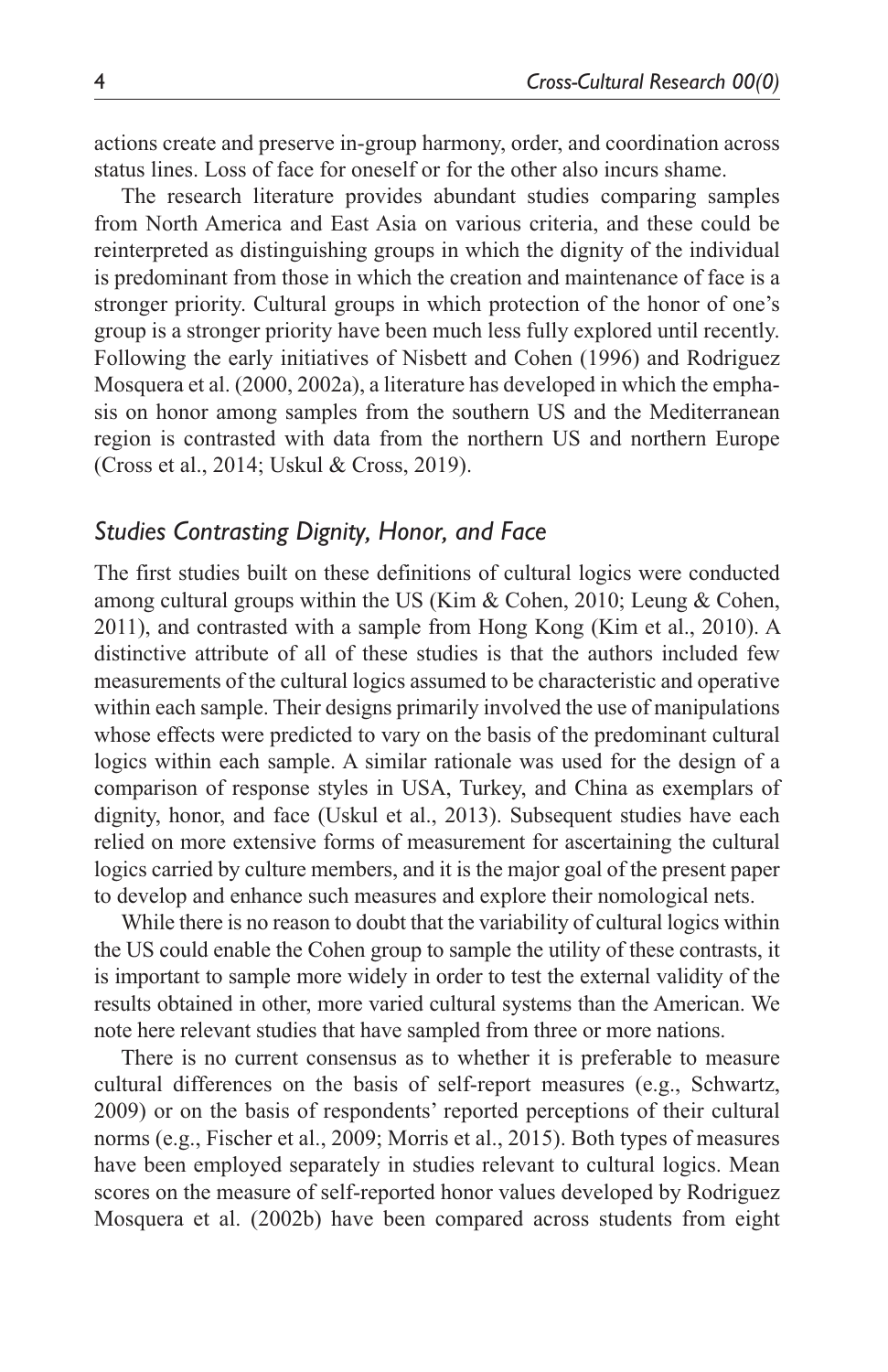nations (Guerra et al., 2012), across students from USA, the Netherlands and Turkey (Novin et al., 2015), and across students from six nations (van Osch et al., 2019). Guerra et al. found the measure of person-integrity honor more strongly endorsed in dignity cultures and the measure of family honor more strongly endorsed in their other samples. Novin et al. found that honor values were related to self-esteem in honor cultures but not within their other samples, whereas van Osch et al. found no such relationship. Inconsistencies in such results could arise due to the narrow sampling of cultures in each study and across these studies.

Several researchers have employed a measure of perceived descriptive norms developed by Severance et al. (2013), drawing also on the measures of Rodriguez Mosquera et al. (2002b). Aslani et al. (2016) found that students in the US who were from the US, Qatar, and China scored highest on perceived dignity, honor, and face, respectively. Yao et al. (2017) classified MBA students in the US into cultural groups defined on the basis of respondent nationality as oriented toward either dignity, honor, or face, whereas Smith et al. (2017) surveyed perceived norms reported by students from eight diverse nations. These various results are used to guide our choice of measures.

#### *Measuring Logics*

Following Triandis (1995), Leung and Cohen (2011) define cultural logics as syndromes. By doing so, they acknowledge that cultural systems involve an interwoven set of norms, values, worldviews, self-construals, and behaviors, which are organized around a central theme. This highlights the question of how best to identify one or more syndrome elements that adequately represent the central theme. The studies of Smith et al. (2017) and Yao et al. (2017) both used items derived from the work of Severance et al. (2013). These two studies are the only ones known to us in which there has been an attempt to tap all three logics concurrently simultaneously. The items defining the logics of dignity and face focused on injunctive norms that are perceived to be frequently endorsed by "people in one's culture" (Smith et al., p. 721). The items defining honor focused on a blend of behaviors and values believed to be widespread. Yao et al. found that this measure differentiated adequately between students from world regions thought to exemplify dignity, honor, and face. However, Smith et al. obtained mean scores from specific nations on these cultural logics and found that they did not accord with expectation. In particular, respondents from samples thought to be high on honor and those thought to be high on face did not differentiate their ratings on the honor items from the face items on the scales employed in this study. This lack of distinction may have arisen due to the greater tendency toward acquiescent responding to Likert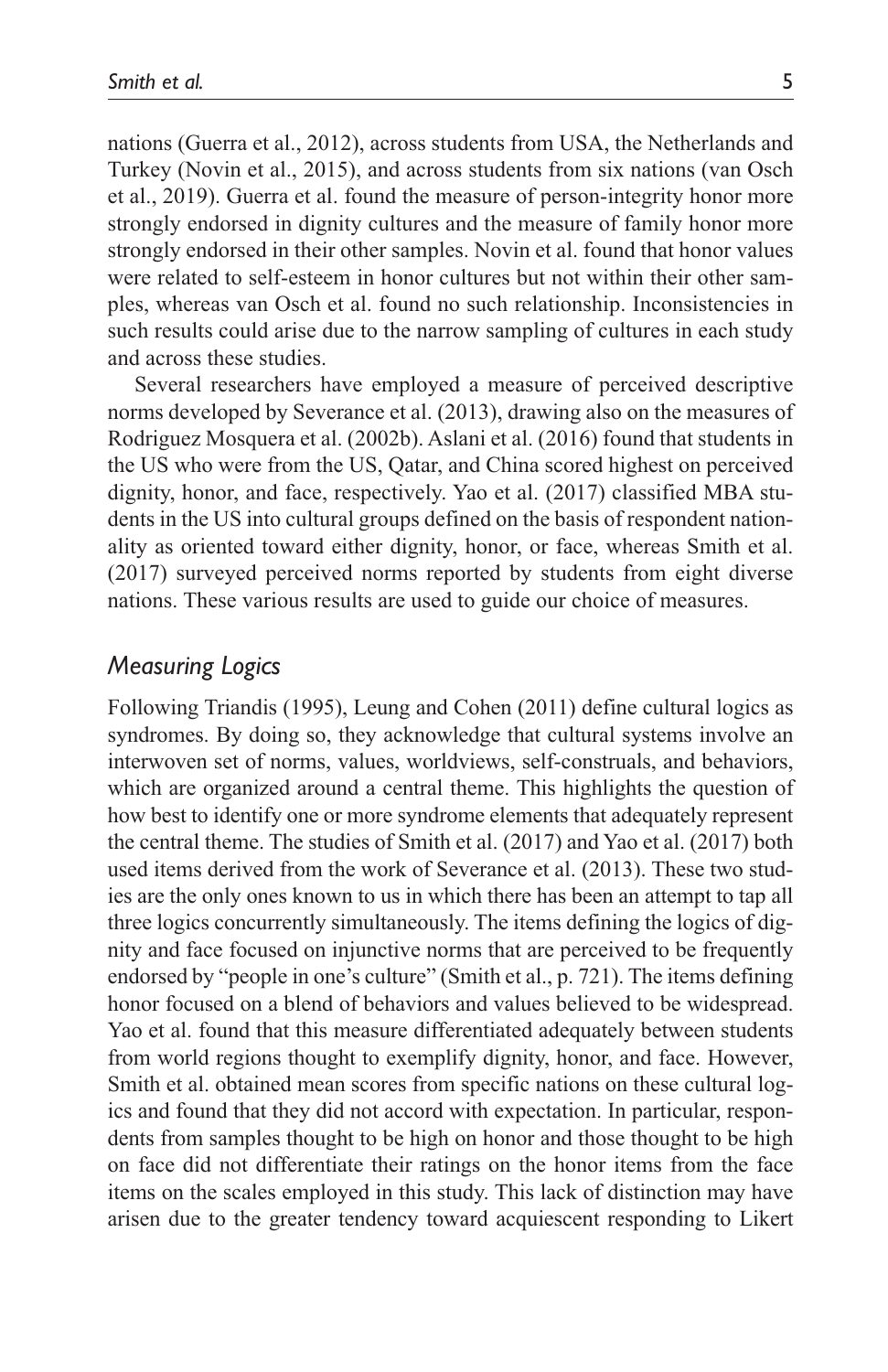scale items that is frequently found within these cultural groups (Johnson et al., 2011; Smith, 2004). The possible confound of response style is more thoroughly addressed within the present study.

Thus, there is evidence that measures based either on self-reports or on perceived norms can to some extent differentiate samples defined by the cultural logics of dignity, honor, and face. The measures of perceived norms more fully address all three logics, and we consequently base our measure on perceived cultural logics, taking as the point of departure relevant items from the scales employed by Severance et al. (2013). However, most of the studies that have used explicit measures of dignity, honor, or face have focused only on the comparison of sample means, sometimes also including their relation to other sample-level measures. Thus, the interaction between individual and context that is central to Leung and Cohen's (2011) conceptualization of cultural logics is not addressed. To address this crucial and usually neglected aspect of cross-cultural studies, measurement is required at both individual and sample levels, across a broad range of samples (Bond & van de Vijver, 2011).

*Sample-level versus Individual-level analyses.* The relation between individual variability within cultural groups and variation between cultural groups has been increasingly debated in recent years. The monolithic characterization of cultural groups exemplified in the work of Hofstede (1980) has been challenged by the finding that variability between individuals greatly outweighs variability between nations, for instance in terms of values (Fischer & Schwartz, 2011) and of personality (Poortinga & van Hemert, 2001). Multilevel analyses make it possible to estimate sample-level effects where individual-level effects have already been taken into account. Where multilevel analyses have been conducted, it is found that some differences between nations can best be understood as an aggregation of individual-level effects, while other national differences are found to be independent of individuallevel predictors (Becker et al., 2012, 2014; Gheorghiu et al., 2009). In this study, we employ a similar approach in order to unconfound the conceptualization of cultural logics and their associated effects. Are these logics predominantly exemplified at the individual level, at the sample level, or by way of interactions between levels?

# *Defining a Nomological Net of Measures*

In order to identify relevant measures, it is necessary to consider Leung and Cohen's (2011) formulation of the nature of cultural differences. Cultural logics are seen as elicited by particular combinations of circumstances. In contrast to prior dimensional characterizations of cultural difference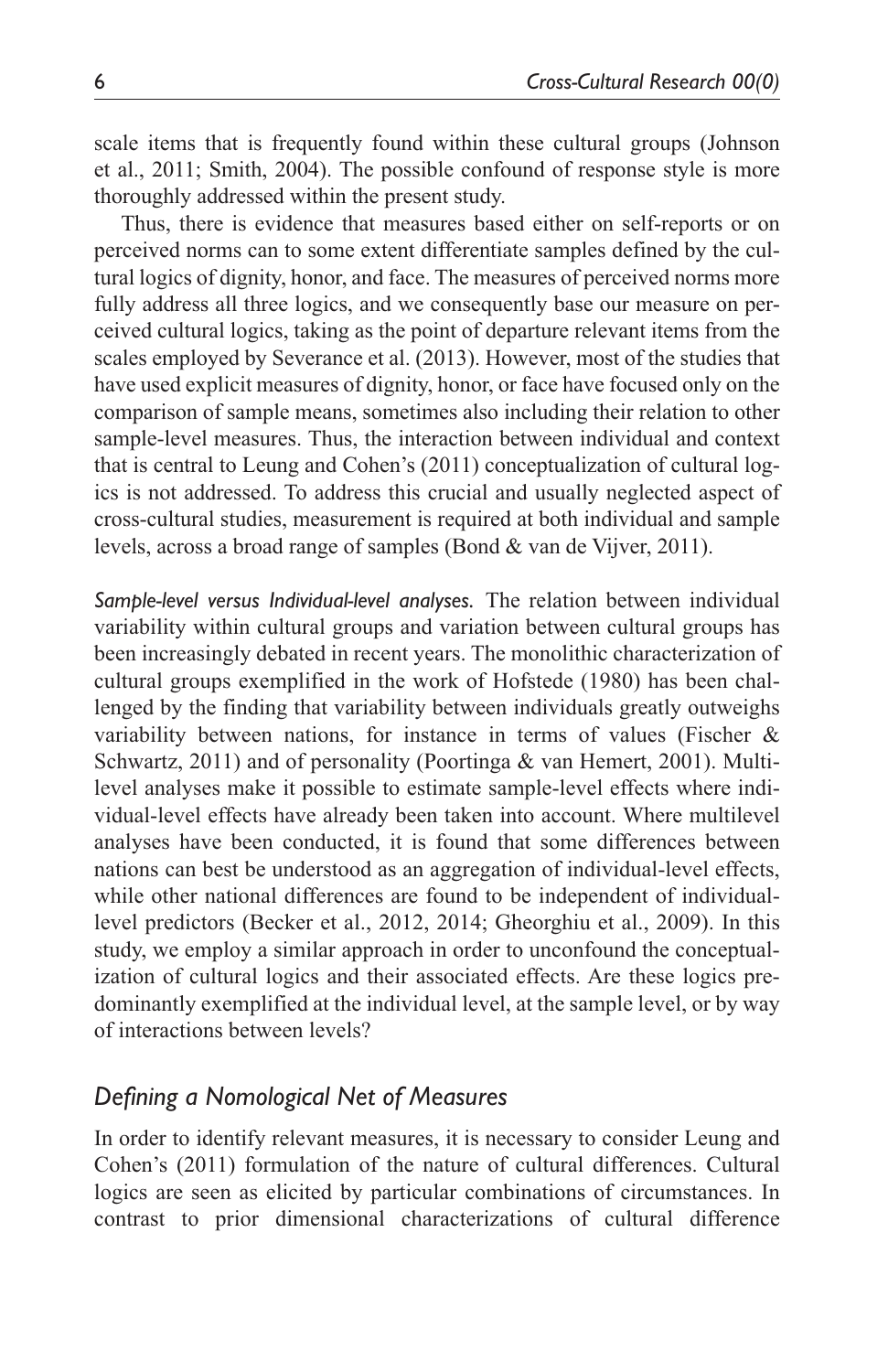(Hofstede, 1980; Schwartz, 2009), there is no strong impetus toward characterizing a given group *exclusively* in terms of its being defined as say, an honor or a face culture. Groups will differ in terms of the relative frequency with which each type of logic is elicited in different social contexts. This formulation falls within the constructivist conceptualization of cultural differences (Hong et al., 2000). From this perspective, it is unhelpful to refer to a particular group or nation as having an honor culture or a face culture. All cultural groups are to some extent dignity cultures and honor cultures and face cultures. Differences are seen as residing primarily in the frequency of the types of circumstance that elicit a specific logic.

Predictions relevant to a particular logic may therefore be tested within any cultural group, as illustrated by the studies of Leung and Cohen (2011). However, the implications of a given cultural logic may differ somewhat, depending on the circumstances in which it is elicited. For instance, elicitation of an honor logic can elicit interpersonal reciprocity in a context where honor is widely endorsed but elicit avoidance where it is not (Leung & Cohen, 2011). It is therefore necessary to examine the interrelation between individual perceptions of a cultural logic and the contexts within which they occur. Within dimensional formulations, a group's culture is seen as a moderator of individual-level effects. The predicted net of associated indices should therefore be more strongly supported in settings where a particular logic is more frequently elicited (Smith & Bond, 2019).

Habitual reliance upon one cultural logic rather than another should be distinctively associated with the ways in which one chooses to describe oneself. Self-construals, attitudes toward others, and descriptions of one's behavior in specific circumstances should therefore all be relevant. In selecting relevant measures, we gave preference where possible to those previously employed in multiple cultural samples. For self-construals, we draw on the findings of Vignoles et al. (2016), who revised and amplified the distinction between independent and interdependent self-construal (Markus & Kitayama, 1991), identifying seven cross-culturally valid facets of independent versus interdependent self-construal on the basis of 55 samples drawn from 33 nations. Since these facets were found to be differentially endorsed in various regions of the world, we can formulate hypotheses that are not simply based on overall independence versus interdependence. Based on analyses reported in this paper, we identified three dimensions of variation in self-construal, viz., Self-Containment versus Connection to Others, Self-Expression versus Harmony, and Consistency across Situations versus Variability, as relevant to our present study.

For attitudes that are relevant to the way that one describes oneself, we use Crocker et al.'s (2003) measure of awareness of others in general. For behavior descriptions, we draw on face-negotiation theory (Ting-Toomey, 1998),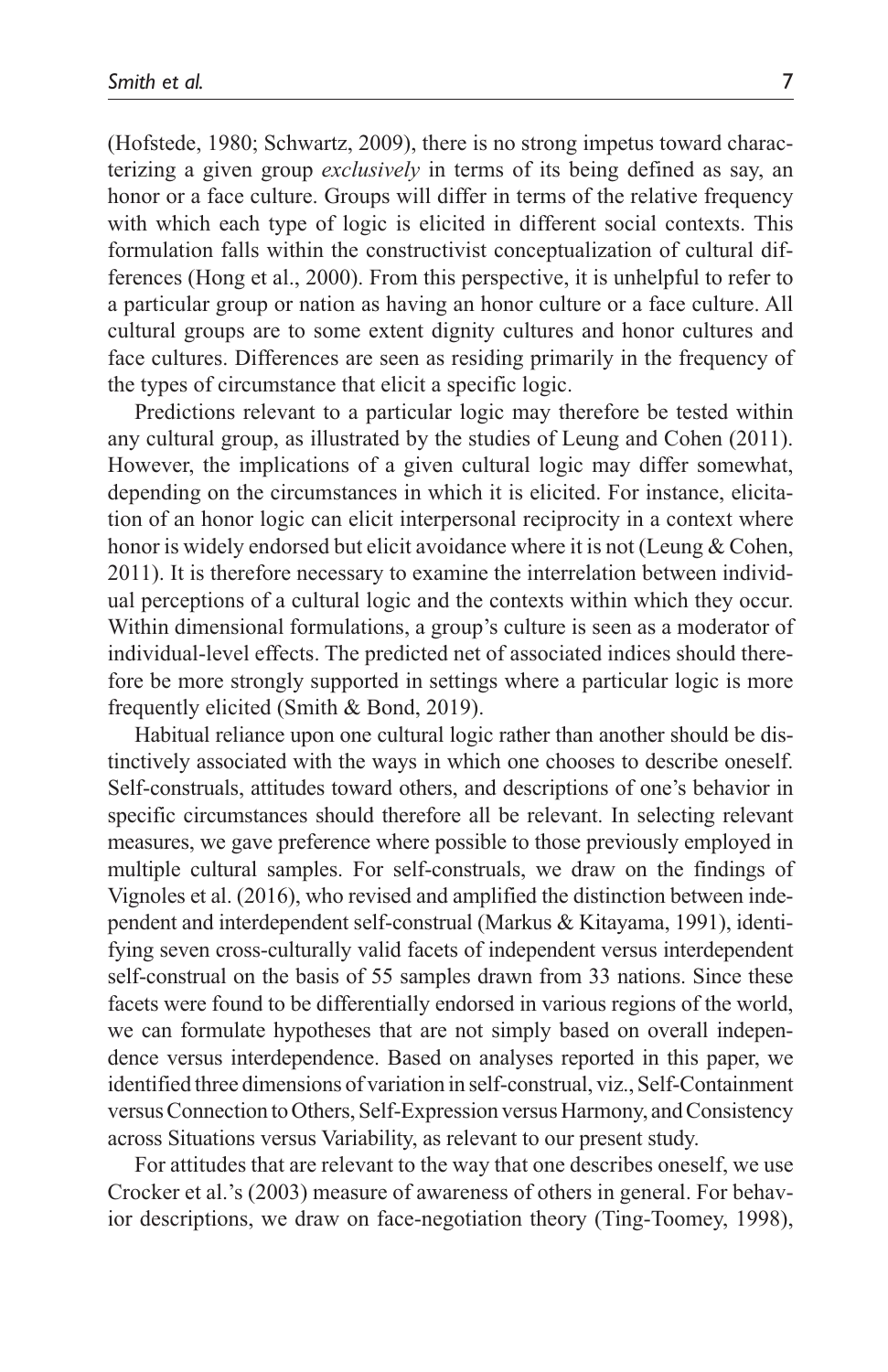which distinguishes the types of concerns that persons may prioritize during the process of negotiation in contexts that are individualistic or collectivistic. This provides separate measures of concern for saving one's own face and for saving the face of the other party to a conflict (Oetzel & Ting-Toomey, 2003). We obtained ratings of the concerns experienced by respondents while handling a recently experienced interpersonal conflict. Face concerns are thus descriptions by respondents of two types of specific behavior in a given context, in contrast to the measure of face logic, which is a perception of the relative priority given to face by those around one.

Contexts in which particular logics are frequently elicited are likely to be characterized by the distinctive norms and behaviors that are apparent to respondents. Rather than sample cultural variation in specific norm adherence (Bond & Smith, 1996; Gelfand et al., 2011), we use newly developed measures of reported discomfort experienced in conforming to norms, and of avoiding situations that are strongly normative. While cultural logics can themselves be considered as subjective norms that prescribe ways of interpreting and reacting to events, our new measures are intended to reflect responses to settings where personal logics are at variance with the prevailing cultural logic in a given setting.

We also use a measure of relational mobility between membership groups (Thomson et al., 2018), which taps the extent to which persons in different cultural groups feel free to join and leave membership groups. As predicted, relational mobility has been shown to be high in individualistic cultures and low in collectivistic cultures, as permeability of group membership is a crucial aspect of a dignity cultural logic. Finally, our survey includes the measure of self-reported honor values (Rodriguez Mosquera et al., 2002b) that was included in preceding cross-national comparisons of honor (Guerra et al., 2012; Novin et al., 2015; van Osch et al., 2019).

# **Hypotheses**

The hypotheses are formulated in terms of the predicted correlates of respondents' perception that a given cultural logic is prevalent in their local context.

# *Dignity*

The cultural logic of dignity is here considered to be built upon the individual's inalienable autonomy and personal accountability for his or her actions. Predicted correlates derive from relevant aspects of the prior literature contrasting individualistic cultures with collectivistic cultures (Smith et al.,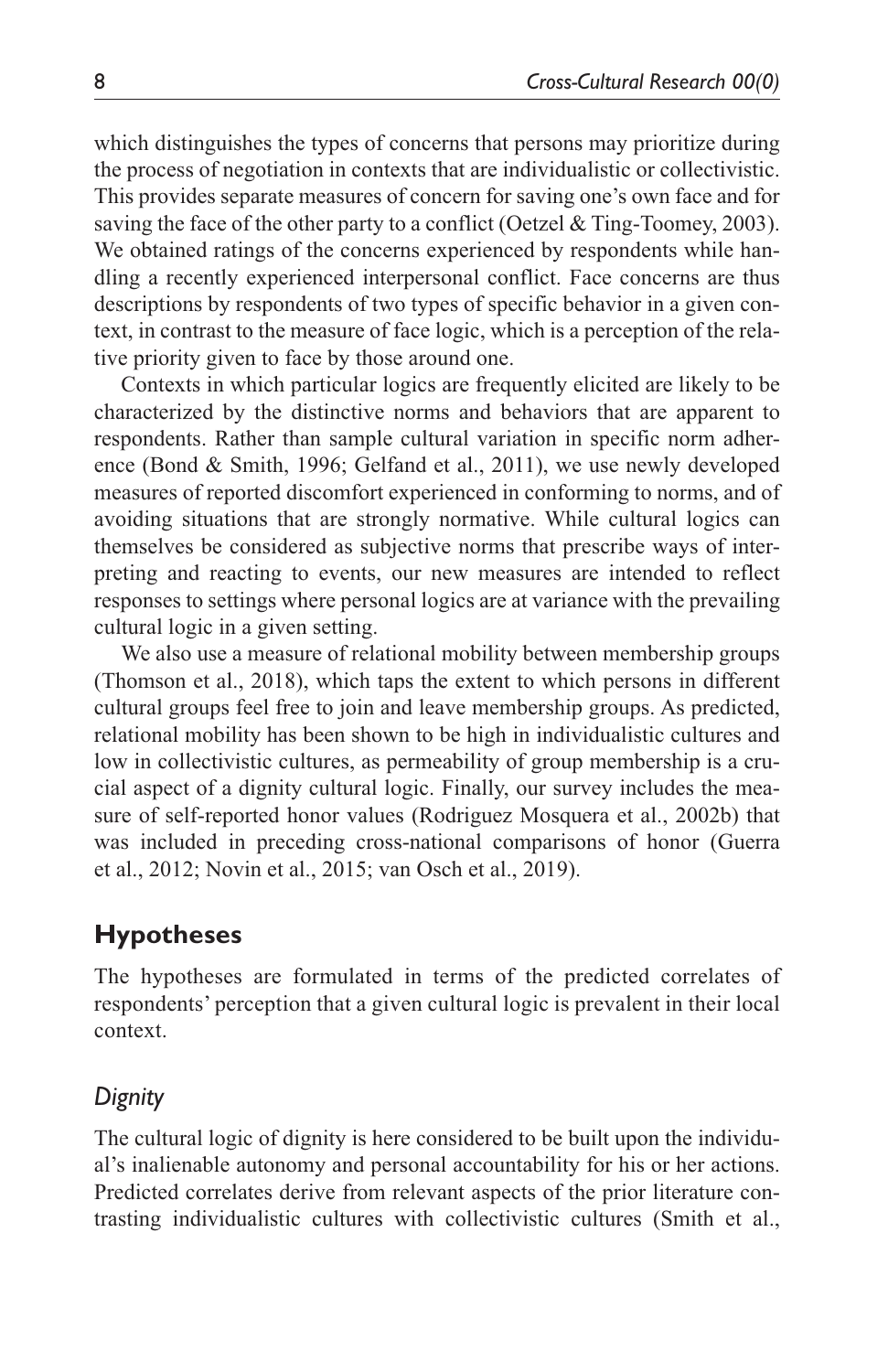2013) and from the findings for self-construal in Western cultures obtained by Vignoles et al. (2016). In particular, members of individualistic cultural groups have been found to be more emotionally expressive (Matsumoto et al., 2008), to find generalized awareness of others aversive (Crocker et al., 2003), to have less concern for other-face than do those in collectivistic cultural groups (Oetzel & Ting-Toomey, 2003), to have greater flexibility in their group memberships, that is, to be high on relational mobility (Thomson et al., 2018), and to vary their behavior less between contexts (English & Chen, 2007). Their lesser concern for conformity (Bond & Smith, 1996) implies less discomfort in the face of normative pressures and greater willingness to express dissent rather than avoid such situations.

*Hypothesis 1: Perception of the logic of dignity will correlate (a) positively with self-construals that emphasize self-containment, self-expression, and consistency across contexts; (b) negatively with awareness of others in general; (c) more positively with concern for self-face than other-face; (d) negatively with discomfort and avoidance; (e) positively with perceived relational mobility, but negatively with honor values.*

#### *Honor*

The cultural logic of honor is here considered to be built upon the individual's personal responsibility to develop and protect the reputation of his or her group and to uphold its honor. Predicted correlates derive from the prior literature concerning honor cultures (Uskul et al., 2018), and from the findings for self-construal in Middle-Eastern cultures obtained by Vignoles et al. (2016). More specifically, members of cultural groups emphasizing honor are concerned both for their own reputation (Guerra et al., 2012) and for the reputation of their family (Uskul et al., 2012). In contrast to a dignity cultural logic, one's reputation as an individual also has implications for the reputation of one's membership groups (especially one's family) in relation to the reputations of outgroups (Uskul et al., 2018). In contrast, face logic is focused much more on the preservation of in-group harmony than with the external reputation of one's group (Yuki, 2003). Thus, within an honor cultural logic, adequate contribution to reputation will be principally a matter of self-face. Within the honor logic, a person will be aware of the reactions of others within their group, but that awareness will be focused on the need to fulfil one's obligations to the group, rather than on giving face to other group members. Adherence to an honor code involves being consistent and reliable in upholding and defending the honor of one's group (Uskul et al., 2018). In their study of self-construals, Vignoles et al. (2016) found that respondents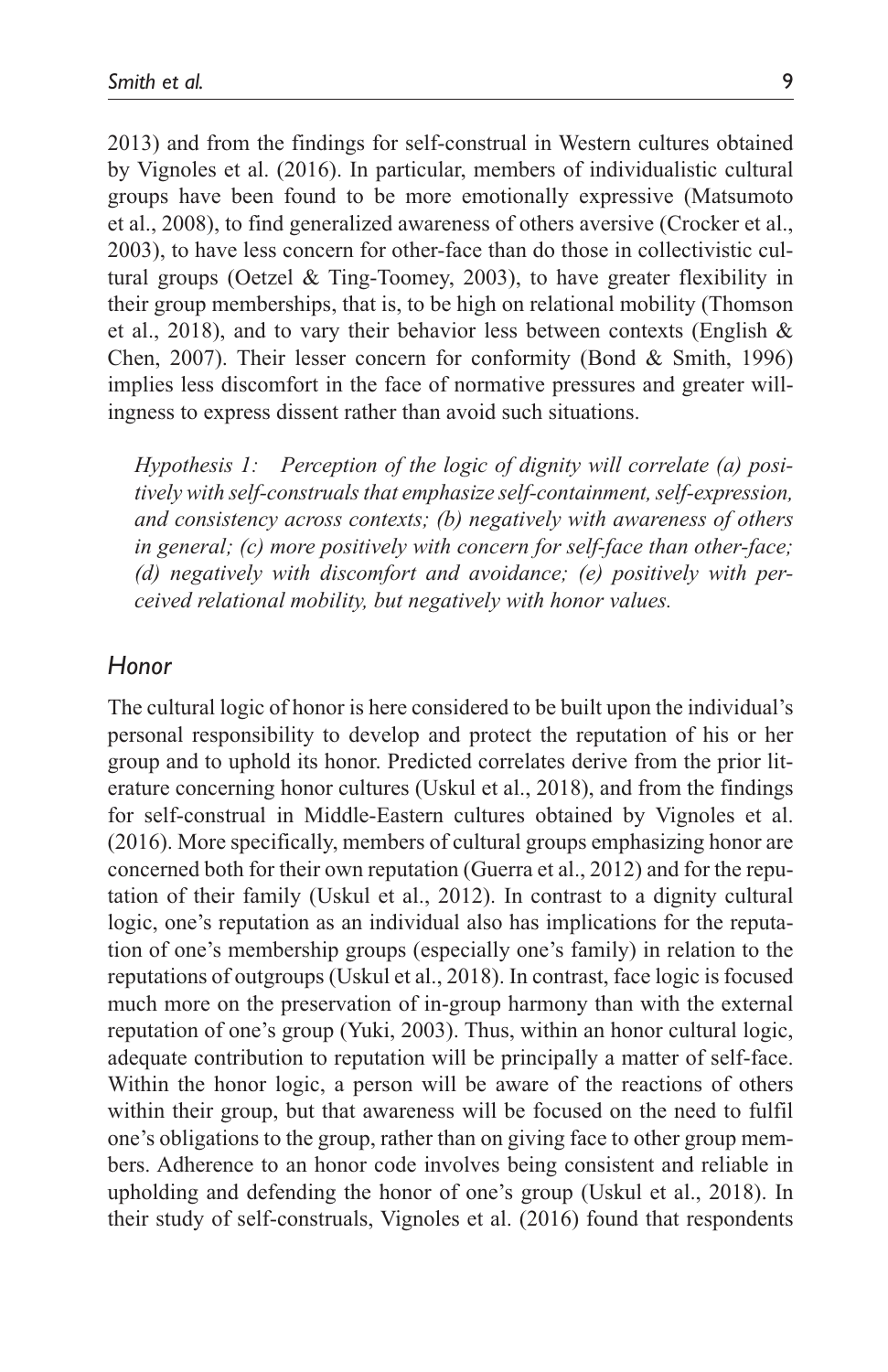from Middle Eastern samples scored higher on self-reliance and consistency than those from six other world regions. Members of honor groups are also found to be more polite than those in dignity cultures, in order to guard against threats to reputation that may elicit the need for retaliation (Cross et al., 2013). However, they react more forcefully when avoidance is not an option. This implies a preference for avoidance of potentially conflictual situations.

*Hypothesis 2: Perception of the logic of honor will correlate (a) positively with self-construals that emphasize self-consistency but negatively with self-construals that emphasize self-containment; (b) positively with awareness of others in general; (c) positively with concern for self-face; (d) positively with avoidance; (e) positively with honor values, but negatively with perceived relational mobility.*

#### *Face*

The cultural logic of face is here considered to be built upon the individual's responsibility to contribute to the preservation of harmony, humility, and hierarchy within their group (Leung & Cohen, 2011). Predicted correlates derive from the prior literature contrasting collectivistic cultures with individualistic cultures (Smith et al., 2013), and from the findings for self-construal in East Asian cultures obtained by Vignoles et al. (2016). This study found that East Asian samples scored notably low on expressiveness and consistency. The four samples from China, Malaysia, and Thailand also scored low on self-containment. However, those from Japan and Singapore scored high this aspect of self-construal. The prediction for this specific effect is therefore tentative. In other studies, members of East Asian cultural groups have been found to have greater concern for other-face than those in individualistic cultural groups (Oetzel & Ting-Toomey, 2003), to be low on relational mobility (Thomson et al., 2018), and to vary their behavior more between contexts (English & Chen, 2007). Higher conformity (Bond & Smith, 1996) could imply greater discomfort and avoidance, but only in contexts where the individual dissents from the norms, here then, no prediction is entered.

*Hypothesis 3: Perception of the logic of face will correlate (a) negatively with self-construals that emphasize self-containment, expressiveness, and consistency across contexts; (b) positively with awareness of others in general; (c) positively with both self-face and other-face; (d) negatively with perceived relational mobility.*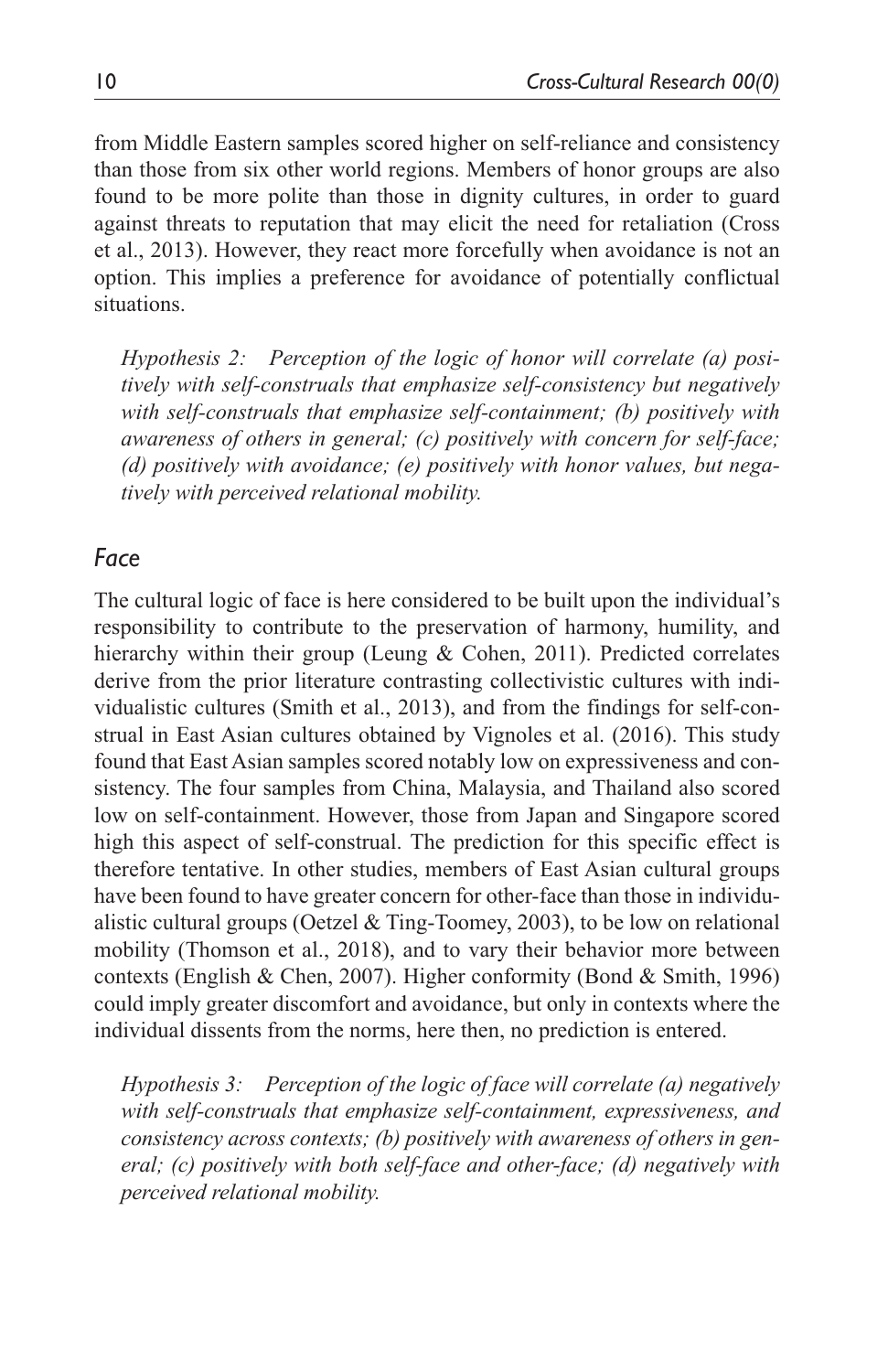# **Method**

#### *Participants*

Participants were 5,064 students from 24 nations who completed the survey either online, in the classroom, or, in the Mexico City sample, by response to a request in public spaces. They either received course credit or were thanked for their participation. Ethical consent for the research project was obtained from each university that was sampled. In a small minority of cases, this was based upon the ethical scrutiny that had been conducted at the University of Sussex. Respondents provided details of their age, gender, country of birth, nationality, ethnicity, and religion, and also rated the location of their upbringing on a 7-point scale from rural (1) to urban (7). The survey was originally constructed in English and was then translated into the language for use at each location by first-language-speaking authors and their collaborators, with subsequent independent back-translation and correction based on discussion (van de Vijver & Leung, 1997). Respondents who were not nationals of the location sampled were excluded from the data analysis. Details of samples are provided in Table 1.

#### *Measures*

*Measurement of cultural logics.* For the present study, we obtained ratings of the cultural logics that were perceived to be prevalent in the respondent's local context. We chose to use three single items, with acquiescent responding controlled by standardizing each score against the mean for all three ratings. Single items clearly do not tap all aspects of a given logic, but they do make it clear which specific aspect is being tapped. Respondents were asked to rate how well each statement described ". . .the people around you (your school, workplace, town, neighbourhood, etc.)." The items used were newly developed: "These people think that they should be true to themselves regardless of what others think" (Dignity); "These people feel that they should uphold and defend their family's reputation" (Honor); "These people think they should be extremely careful not to embarrass others" (Face). The 6-point response scales were keyed from strongly disagree to strongly agree.

A test for cultural differences in response style showed that sample mean raw scores for all three cultural logics combined varied between 3.43 and  $4.90$  (SD = 0.93) on the 6-point scale. Standardization of scores for each logic was therefore essential. Following the procedures employed by Kashima et al. (1995), variations in response style between individuals was first discounted through within-subject standardization, yielding the individual-level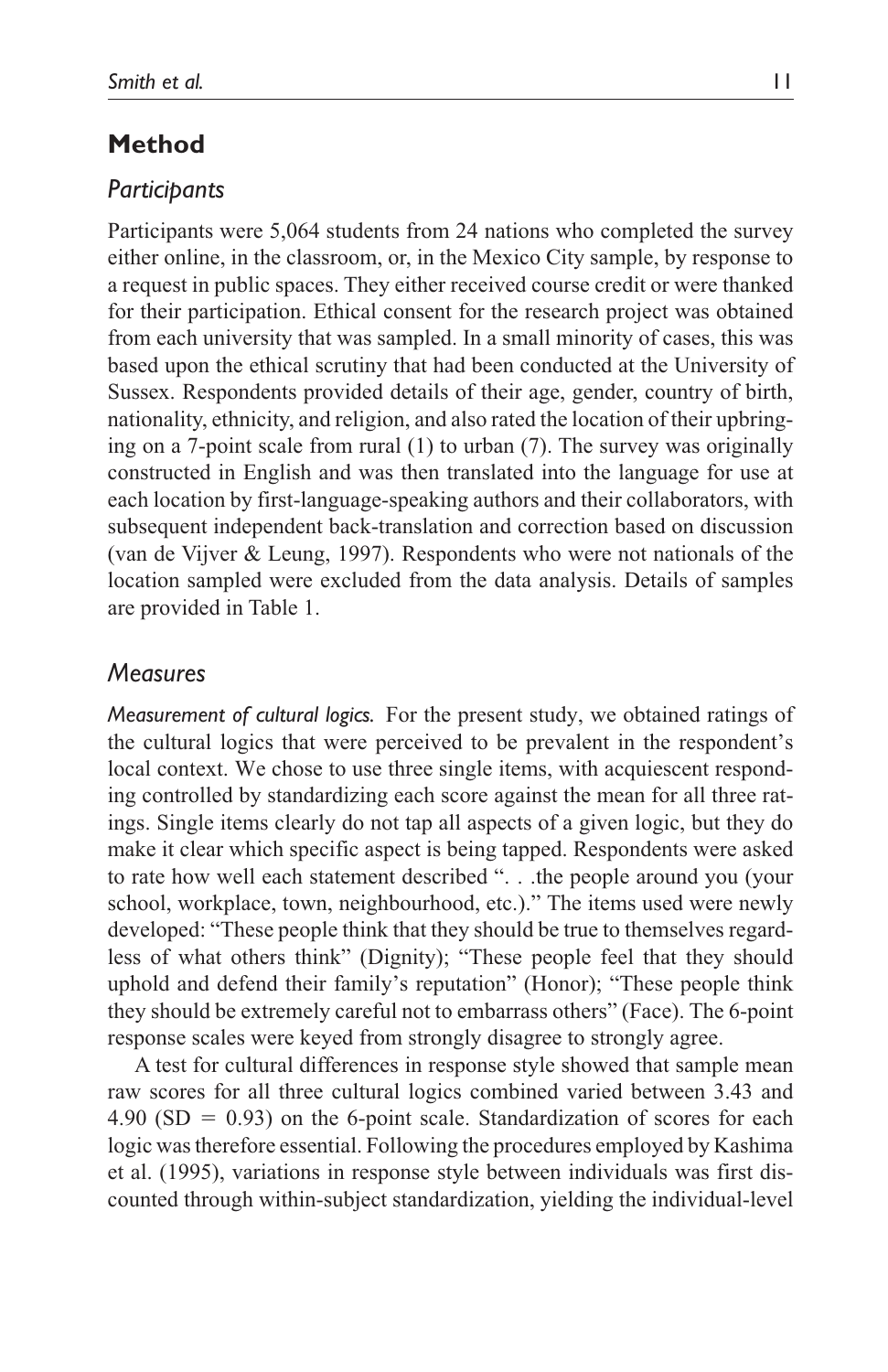|                    | z                  | Mean age       | Male | Urban origin     | ں         | ξ | Language of response          | Data collection                                                   |
|--------------------|--------------------|----------------|------|------------------|-----------|---|-------------------------------|-------------------------------------------------------------------|
| Armenia            | $\frac{8}{2}$      |                | 24   | 5.8              | စ္စ       |   | Armenian                      | Online and paper                                                  |
| Australia          | နွ                 |                |      |                  |           |   | English                       | Online                                                            |
| Argentina          | 288                |                |      |                  |           |   | Spanish                       | Online                                                            |
| Brazil-Brasilia    | 446                |                |      |                  |           |   | Portuguese                    | Online and paper                                                  |
| Brazil-Sao Paolo   | 287                |                |      |                  |           |   | Portuguese                    |                                                                   |
| Canada             | $\leq$             |                |      |                  |           |   |                               | Paper<br>Online<br>Online<br>Online<br>Online<br>Online and paper |
| Chile              | ँ                  |                |      |                  |           |   |                               |                                                                   |
| China-Beijing      | $\frac{80}{2}$     | 20.1           |      |                  |           |   | English<br>Spanish<br>Chinese |                                                                   |
| Georgia            | $\overline{\circ}$ |                |      | $4.\overline{8}$ |           |   |                               |                                                                   |
| Greece-Athens      | 225                |                |      |                  | <u>ထွ</u> |   |                               |                                                                   |
| Greece-Thrace      | ድ                  |                |      |                  |           |   | Georgian<br>Greek<br>Greek    |                                                                   |
| Hong Kong          | 2                  |                | జ    | 5.8              |           |   | Chinese                       | Paper<br>Online<br>Online<br>Chaper<br>Paper<br>Paper<br>Online   |
| raq                | 85                 |                |      |                  |           | 8 | Arabic                        |                                                                   |
| taly               |                    |                |      |                  |           |   | Italian                       |                                                                   |
| Japan              | ర                  |                |      |                  |           |   | lapanese                      |                                                                   |
| Malaysia           | $\frac{5}{2}$      |                |      |                  |           |   | Bahasa Malaya                 |                                                                   |
| Mexico-Mexico City | ႙                  | $19.8$<br>22.5 | ヹ    |                  | \$        |   | Spanish                       |                                                                   |
| Mexico-Tijuana     | వ్గ                |                | ್ಲಿ  |                  | န္တ       |   | Spanish                       |                                                                   |
| Netherlands        | 2                  | $\frac{2}{2}$  |      |                  | 25        |   | Dutch                         |                                                                   |
| Pakistan           | <b>242</b>         | 22.2           |      |                  |           | 8 | ಕ<br>ಗ                        | Paper                                                             |

*(continued)*

**Table 1.** Sample Details.

Table 1. Sample Details.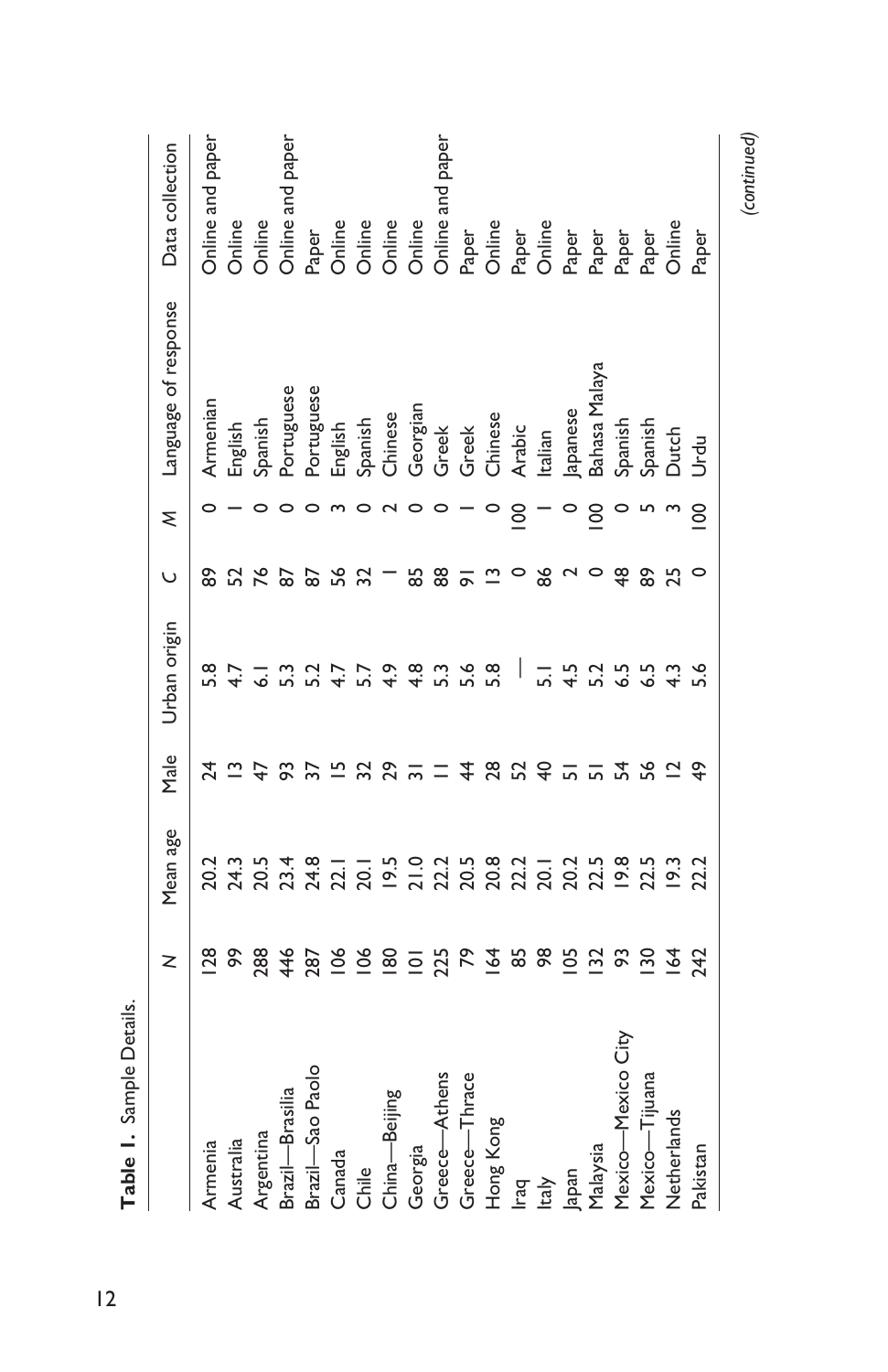| Table I. (continued)                                    |                    |               |               |              |    |    |                                          |                                                  |
|---------------------------------------------------------|--------------------|---------------|---------------|--------------|----|----|------------------------------------------|--------------------------------------------------|
|                                                         | z                  | Mean age      | Male          | Urban origin |    | ₹  | Language of response                     | Data collection                                  |
| Romania                                                 | 261                | 22.3          |               | 4.5          | 88 |    | Romanian                                 | Online                                           |
| Russia-Moscow                                           | $\frac{1}{1}$      | 19.3          |               | 5.8          |    | 38 | Russian                                  | <b>Online</b>                                    |
| Russia-Kazan                                            |                    |               | \$            | 5.5          |    |    | Russian                                  |                                                  |
| Saudi Arabia                                            | 537<br>204         |               |               |              |    |    |                                          |                                                  |
| Thailand                                                | 305                |               |               | 4.4          |    |    | Arabic<br>Thai                           |                                                  |
| Turkey                                                  | 96                 |               | 33            | 5.4          |    |    |                                          | Paper<br>Paper<br>O O O O O O O<br>O O O O O O O |
| $\breve{\preceq}$                                       | 32                 |               | $\subseteq$   | $\ddot{4}$   |    |    |                                          |                                                  |
| USA-lowa                                                | $\overline{\circ}$ | $\frac{2}{3}$ | $\frac{4}{6}$ | 4.0          | 8  |    |                                          |                                                  |
| USA-South Carolina                                      | $\frac{88}{2}$     | 18.7          | ຂ             |              | 55 |    | Turkish<br>English<br>English<br>English |                                                  |
| Note. Male = % male; $C =$ % christian; $M =$ % muslim. |                    |               |               |              |    |    |                                          |                                                  |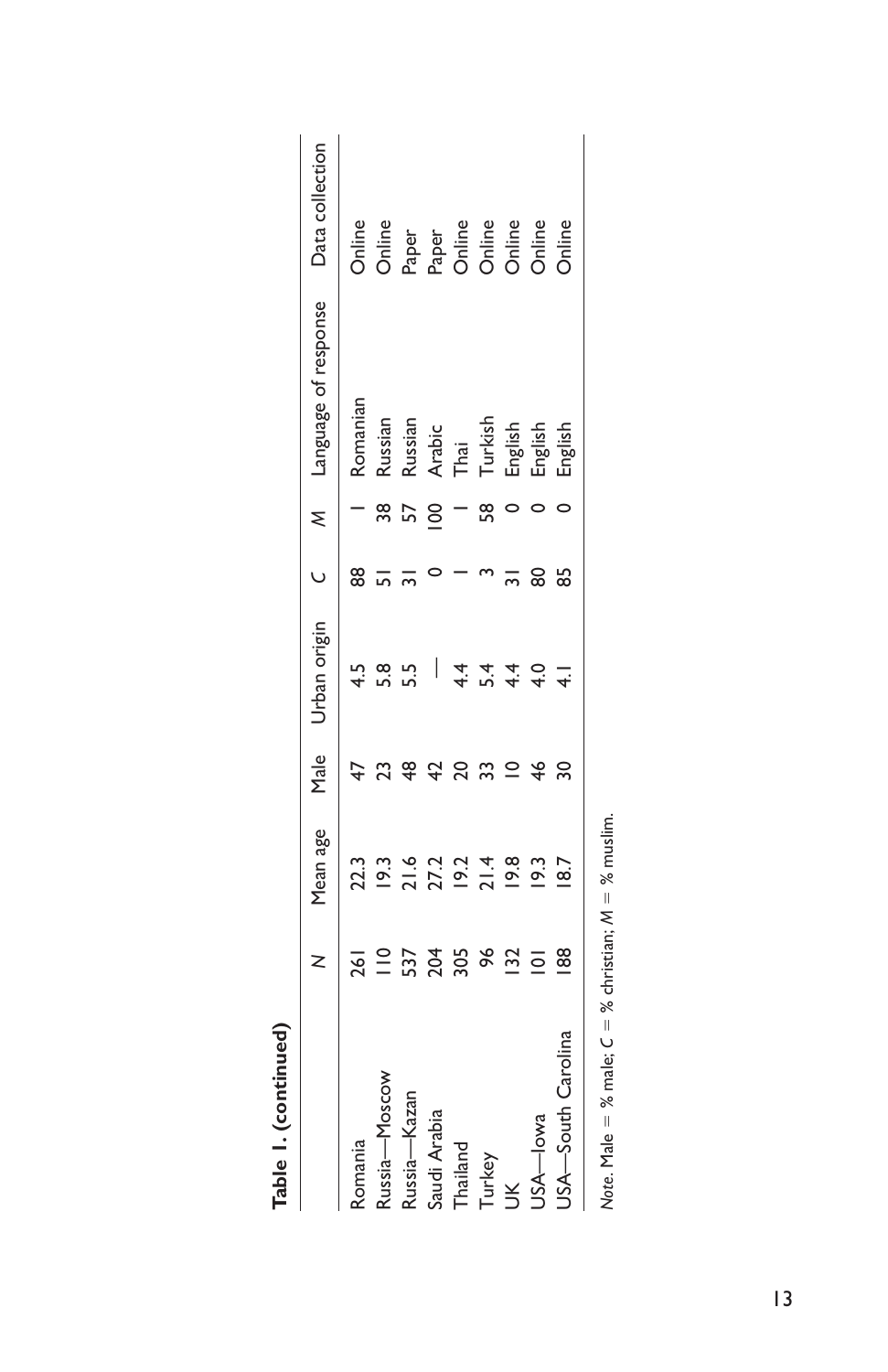cultural logic scores. Differences in response style between samples were then discounted by standardization across samples. These standardized scores were then averaged at the sample-level to create the sample-level scores. The use of just three items as the basis for these measures does not permit tests of measurement equivalence.

*Self-construal.* Scales measuring three dimensions of self-construal were adapted from the larger number of items used by Vignoles et al. (2016). Each scale comprises six items, with some items phrased in terms of independence and other items phrased in terms of interdependence. Respondents were asked: "How well does each of these statements describe you?" 9-point response scales were used, ranging from 1 (*not at all*) to 9 (*exactly*), with three intermediate anchor-points  $(3 = a$  *little*,  $5 =$  *moderately*,  $7 =$  *very well*). Items were worded using "you," in order to make the task "easier" for all cultural groups. Scales measured: Self-Containment versus Connection to Others ("If a close friend or family member is sad, you feel the sadness as if it were your own"); Self-Expression versus Harmony ("You prefer to preserve harmony in your relationships, even if this means not expressing your true feelings"); and Consistency across Situations versus Variability ("You behave in the same way even when you are with different people").

Smith et al. (2020) report analyses of this data. Following Kashima et al. (1995), individual variations in response style were first discounted through within-subject standardization. Differences between samples in response style were then discounted by standardization across samples. A pan-cultural exploratory factor analysis with oblimin rotation explained 40.9 percent of variance and yielded three factors defining the three facets of self-construal. The factor scores for Harmony versus Expressiveness were reversed, to ensure that all scores were keyed toward independence rather than interdependence. To test the robustness of these scores, Tucker's phi (van de Vijver & Leung, 1997) was computed for each of ten clusters of samples that were judged culturally similar or geographically adjacent. The items defining the factor structure within each cluster were compared in turn with the pan-cultural structure. All factor coefficients exceeded .90 and 157 of 160 values for item congruence were at or above .90. Thus, there is evidence for a satisfactory structure for the three self-construal scales. Fuller detail of these analyses is provided by Smith et al. (2020).

*Attitudes and values.* The measure of Awareness of Others in General (Crocker et al., 2003) comprised five items, three of which are reversed (e.g., "I don't care what others think of me"). Responses were made on 4-point Likert scales, with anchors from strongly disagree to strongly agree. The measure of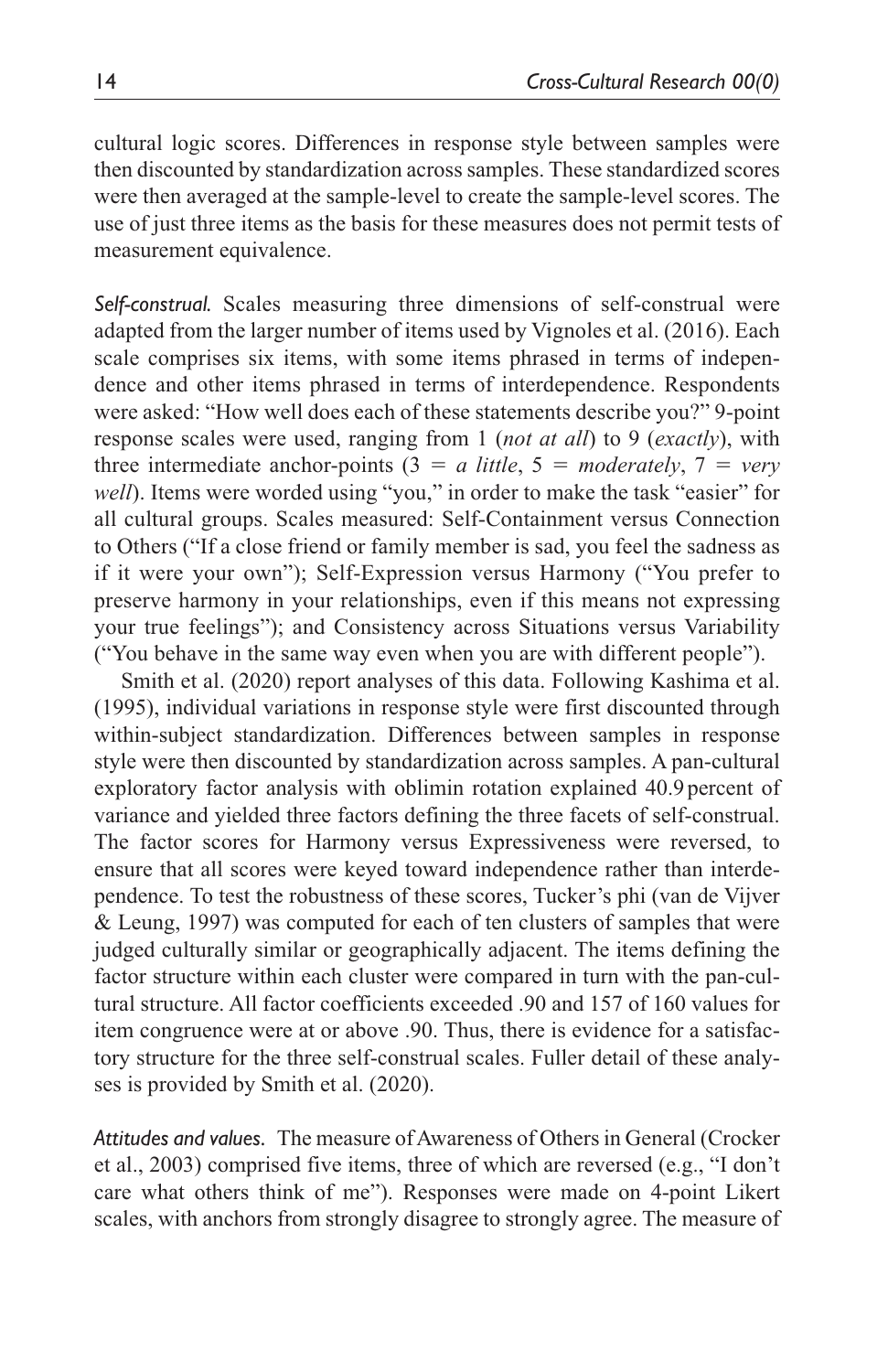Honor values comprised five items provided by Rodriguez Mosquera et al. (2008) (e.g., "It is important to you that others see you as someone who deserves respect"). Responses to these items were based on 9-point scales, using the same anchors as described above for the self-construal items.

*Face concerns.* Respondents were asked to think of a recent interpersonal conflict that they had experienced, using a measure designed by Oetzel and Ting-Toomey (2003). They first identified the gender of the other party and indicated whether the conflict involved their romantic partner, a family member, a friend, or someone from work or college. They then rated four items referring to Self-Face (e.g. "I was concerned with protecting my selfimage"), and six items referring to Other-Face (e.g. "I tried to be sensitive to the other person's self-worth"). Responses were recorded on 7-point Likert scales, with anchors from strongly disagree to strongly agree.

Lun et al. (2020) report analyses of these data. After within-sample standardization, factor analysis of the 10 face items for the total sample yielded a two-factor solution with oblimin rotation explaining 56.5percent of variance. To test the adequacy of the two face scales within the samples, they computed Tucker-Lewis phi coefficients (van de Vijver & Leung, 1997) comparing each of ten culturally similar or geographically adjacent clusters of samples with the pan-cultural factor structure. For nine of the ten clusters, all 20 congruence coefficients for factors exceeded .96. For the Southeast Asian cluster, comprising the Malay and Thai data, the coefficients were .89 for Other-Face and .69 for Self-Face. Thus, there is overall evidence for consistent structure of the face concern scales.

*Relational mobility.* Respondents were also asked to rate whether a series of statements accurately describe the people in the immediate society where they live. Perceived relational mobility was measured with 12 items devised by Masaki Yuki (Thomson et al., 2018) (e.g., "It is common for these people to have a conversation with someone they have never met before"). The 6-point response scales are keyed from strongly disagree to strongly agree. Using the same items as in the present study, Thomson et al. (2018) reported acceptable partial scalar invariance of the latent variable for relational mobility across their samples from 39 nations, after relaxing equality constraints for seven intercepts. Within the present data, sample-level Cronbach alpha was .86, and average individual-level alpha across samples was .78.

*Reaction to norms.* Nine items were newly created for the present study. Respondents were asked to think of times when they had been in a situation in which certain behaviors were appropriate or expected, and how they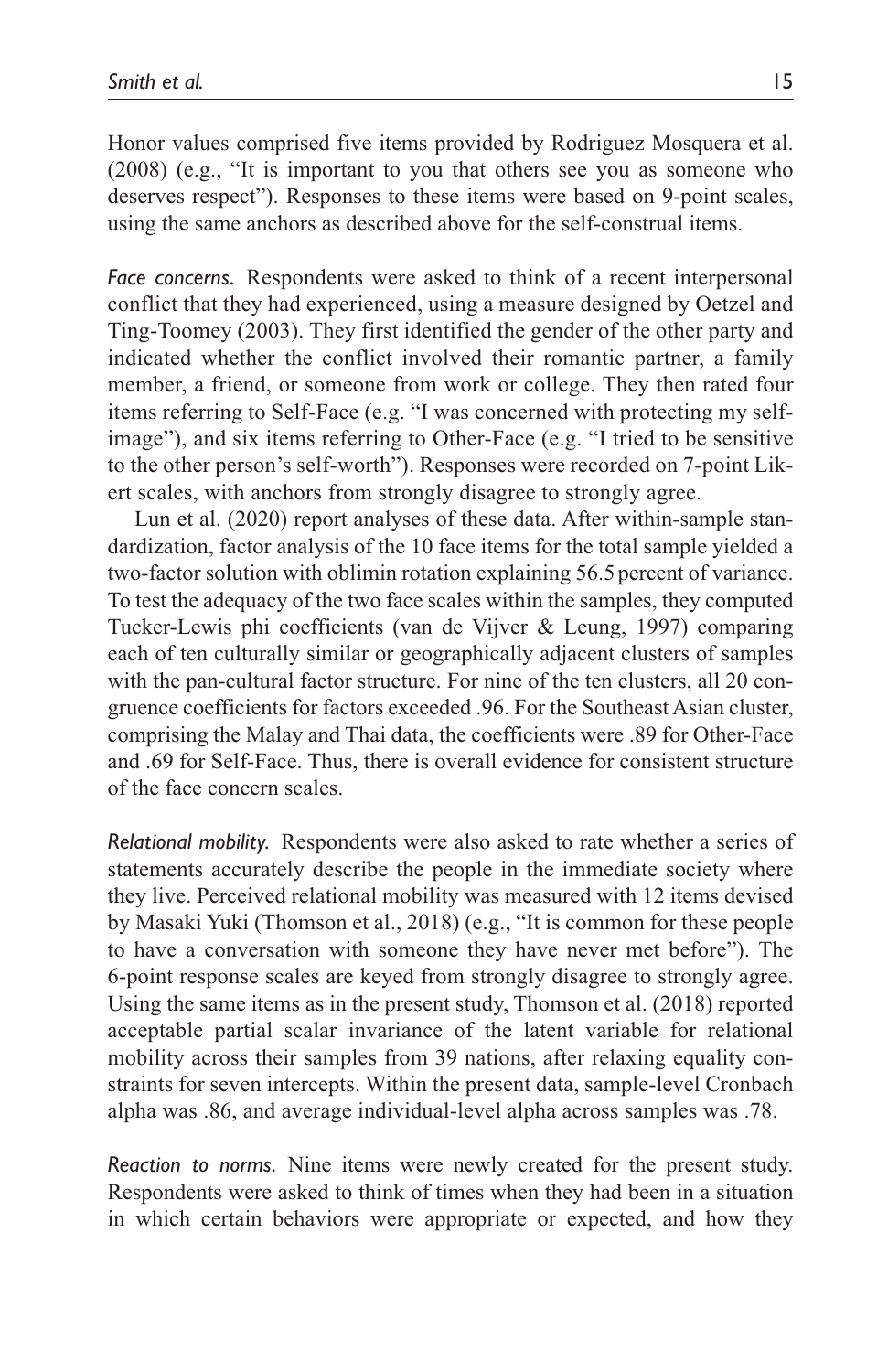reacted to such circumstances. Six items ("Discomfort") refer to discomfort in relation to perceived social expectations (example item: "In some situations, you are expected to behave in ways that would make you feel uncomfortable"). Three items ("Avoidance") refer to avoidance of perceived social expectations ("You usually avoid situations in which it is appropriate to behave in ways that would make you feel awkward"). Response scales for these items were the same as those used for the self-construal items. Smith et al. (2020) confirmed the intended factor structure of these items through multilevel confirmatory factor analysis, using MPlus Version 8 (Muthén & Muthén, 1998–2017). They specified two covarying factors at both participant and sample levels, one representing a factor indicated by the six discomfort items, and one indicated by the three avoidance items. All items were highly significant indicators of their respective factors (*p*s < .001), and the model was an acceptable fit to the data (CFI = .93, RMSEA = .08, SRMR<sub>within</sub>  $= .046$ , SRMR<sub>between</sub>  $= .15$ ).

Table 2 shows means, sample-level and individual-level values of Cronbach alpha for all measures.

We tested our hypotheses through hierarchical linear modeling using MPlus Version 8 (Muthén & Muthén, 1998–2017). We predicted the various dependent variables from the dignity, honor, and face mean scores, both at the individual and the sample level. As the means for the three measures of cultural logics had been standardized relative to the overall mean, they are not independent of one another. A separate set of analyses was therefore run for each logic. We also report estimates of random slopes, indicating the extent to which individual-level effects vary in consistent ways between samples. In evaluating random slope effects, we follow Nezlek (2011, p. 327), who notes that moderation may be stronger or weaker in different samples and that it is therefore possible to test for cross-level interactions even when the random slope term is not significant. Cross-level interaction terms indicate whether a given individual-level effect is strengthened or weakened in samples characterized by a given logic.

#### **Results**

The sample-level means shown in Table 3 indicate that the cultural logic measures have strong plausubility, with 22 of 29 samples showing highest mean scores for the logic that might be expected on the basis of the prior literature. At the sample-level, the standardized scores for face logic correlated with dignity logic at  $-0.72$  ( $p < 0.001$ ) and with honor logic at  $-0.15$  (ns). Dignity logic correlated with honor logic at  $-58$  ( $p < .001$ ).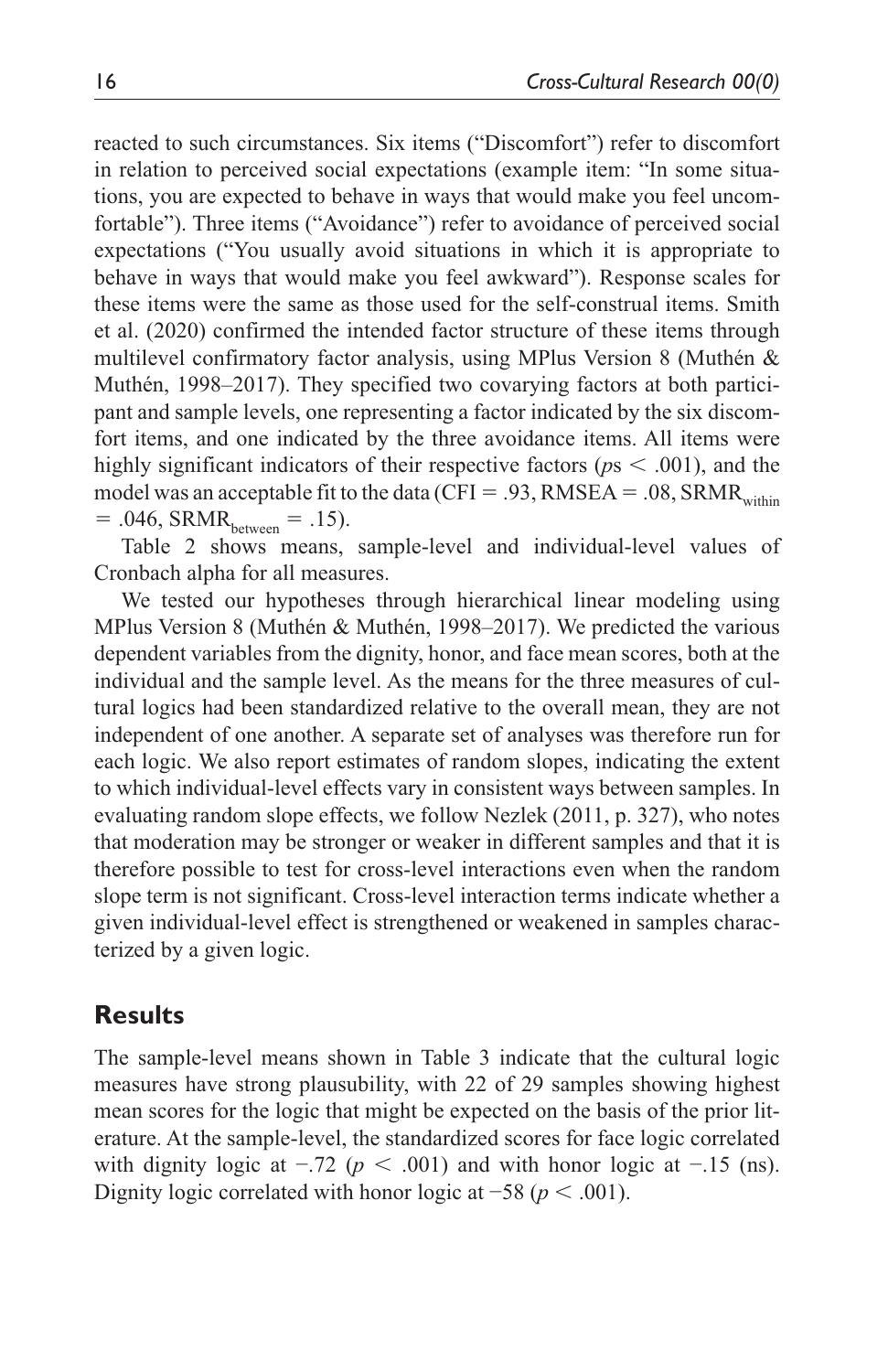|                                                 |      |                   |                 | Cronbach alpha              |
|-------------------------------------------------|------|-------------------|-----------------|-----------------------------|
|                                                 | Mean | SD                | Sample<br>level | Average<br>individual level |
| Self-containment versus<br>connection to others | 3.23 | 0.57              | 0.85            | 0.70                        |
| Self-expression versus harmony                  | 5.32 | 0.55              | 0.73            | 0.69                        |
| Self-consistency versus variability             | 5.25 | 0.64              | 0.91            | 0.84                        |
| Awareness of others in general                  | 2.39 | 0.19              | 0.85            | 0.74                        |
| Self-face concern                               | 4.58 | 0.49              | 0.88            | 0.76                        |
| Other-face concern                              | 4.56 | 0.43              | 0.84            | 0.83                        |
| Discomfort.                                     | 4.48 | $\overline{1.81}$ | 0.89            | 0.87                        |
| Avoidance                                       | 5.67 | 2.05              | 0.90            | 0.90                        |
| Honor values                                    | 6.27 | 0.58              | 0.83            | 0.75                        |
| Perceived relational mobility                   | 4.17 | 0.23              | 0.86            | 0.78                        |

**Table 2.** Overall Means and Reliabilities for Nomological Met Measures.

Preliminary multivariate analyses indicated that individual-level cultural logics were not significantly related to age, gender, or urban origin. Respondents on paper rather than online scored significantly higher on honor ( $p < .001$ ) and on face  $(p < .05)$ . However, after controlling for gender and age differences, there were no significant differences between paper and online responders in perceived culture means within each of the three samples that contained both types of respondent. The effect of response mode is therefore not controlled in the main analyses, as the choice by the authors of this paper as to the local appropriateness of paper or online response is more likely to be a side effect of the cultural and economic differences between samples. Online responders were from nations with average purchasing power parity of \$37,767, whereas paper responders were from nations with average purchasing power parity of \$26,782 ([www.imf.org/external/pubs/](http://www.imf.org/external/pubs/ft/weo/2018/01) [ft/weo/2018/01\)](http://www.imf.org/external/pubs/ft/weo/2018/01). Past research on cultural differences in values has also found no notable difference in data between online and pencil and paper data collection modes (Lilleoja et al., 2016).

# *Hypothesis Tests*

Table 4 shows the results of tests of Hypotheses 1-3. There are numerous individual-level and sample-level significant relations between the dependent measures and each of the cultural logics. We consider these results at each level of analysis in turn.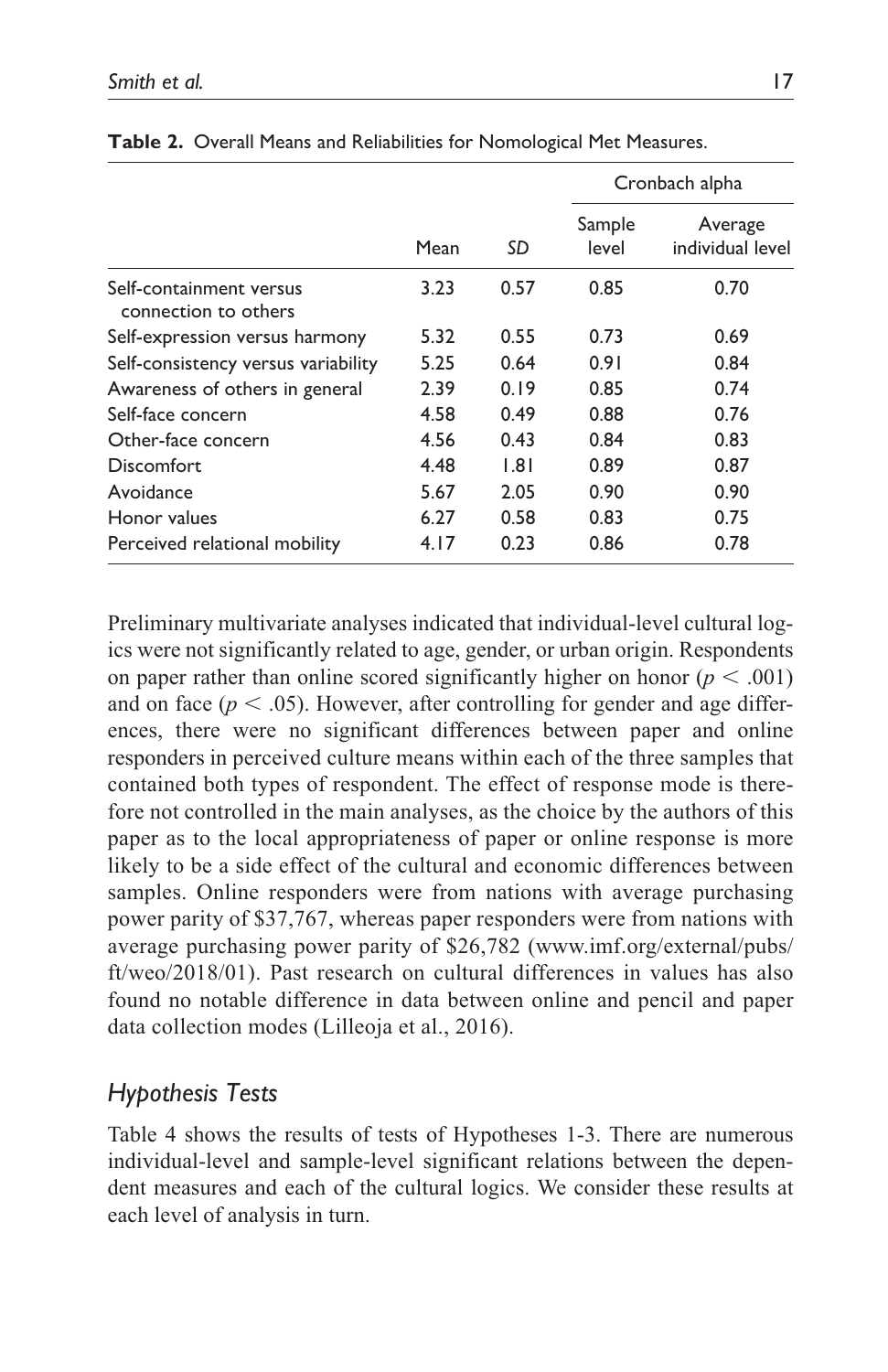|                    | Dignity | Honour  | Face    | Category       |
|--------------------|---------|---------|---------|----------------|
| Armenia            | $-0.21$ | 0.54    | $-0.30$ | н              |
| Australia          | 0.09    | $-0.08$ | $-0.02$ | D              |
| Argentina          | 0.17    | $-0.04$ | $-0.14$ | D              |
| Brazil-Brasilia    | $-0.01$ | $-0.20$ | 0.21    | F*             |
| Brazil-Sao Paolo   | 0.04    | 0.00    | $-0.04$ | O              |
| Canada             | 0.23    | $-0.17$ | $-0.08$ | D              |
| Chile              | 0.14    | $-0.13$ | $-0.03$ | D              |
| China-Beijing      | $-0.01$ | 0.15    | $-0.13$ | H*             |
| Georgia            | $-0.10$ | 0.19    | $-0.07$ | н              |
| Greece-Athens      | 0.06    | 0.15    | $-0.21$ | н              |
| Greece-Thrace      | 0.00    | 0.16    | $-0.16$ | н              |
| Hong Kong          | 0.00    | $-0.28$ | 0.27    | F              |
| Iraq               | $-0.28$ | 0.18    | 0.13    | н              |
| Italy              | $-0.02$ | 0.28    | $-0.25$ | н              |
| Japan              | $-0.26$ | $-0.20$ | 0.48    | F              |
| Malaysia           | $-0.34$ | $-0.17$ | 0.53    | F              |
| Mexico-Mexico City | 0.37    | $-0.10$ | $-0.31$ | D <sup>*</sup> |
| Mexico-Tijuana     | 0.11    | $-0.03$ | $-0.09$ | D*             |
| Netherlands        | 0.97    | $-0.64$ | $-0.43$ | D              |
| Pakistan           | $-0.21$ | 0.04    | 0.19    | F*             |
| Romania            | 0.14    | 0.06    | $-0.21$ | D              |
| Russia-Moscow      | 0.29    | $-0.08$ | $-0.39$ | D              |
| Russia-Kazan       | 0.02    | $-0.05$ | 0.03    | $\Omega$       |
| Saudi Arabia       | $-0.33$ | 0.29    | 0.08    | н              |
| Thailand           | $-0.62$ | 0.17    | 0.50    | F              |
| Turkey             | $-0.11$ | 0.02    | 0.10    | F*             |
| UK.                | 0.36    | $-0.17$ | $-0.22$ | D              |
| USA-lowa           | 0.01    | 0.24    | $-0.24$ | н              |
| USA-South Carolina | $-0.01$ | 0.20    | $-0.18$ | н              |

**Table 3.** Sample Means Using Double Standardized Ratings of Perceived Cultural Norms.

*Note*.  $D =$  dignity;  $H =$  honor;  $F =$  face;  $O =$  no category predominant.

\*Unexpected categorizations.

*Hypothesis 1.* Hypothesis 1 concerns associations with the logic of dignity. We note the effects found in relation to the hypotheses. At the individual level, there are significant predicted associations with self-containment (H1a), low awareness of others (H1b), low avoidance (H1d), high relational mobility (H1e) and low honor values (H1e). Both types of face concern were low, but not in the manner predicted. Thus, there was evidence for five of nine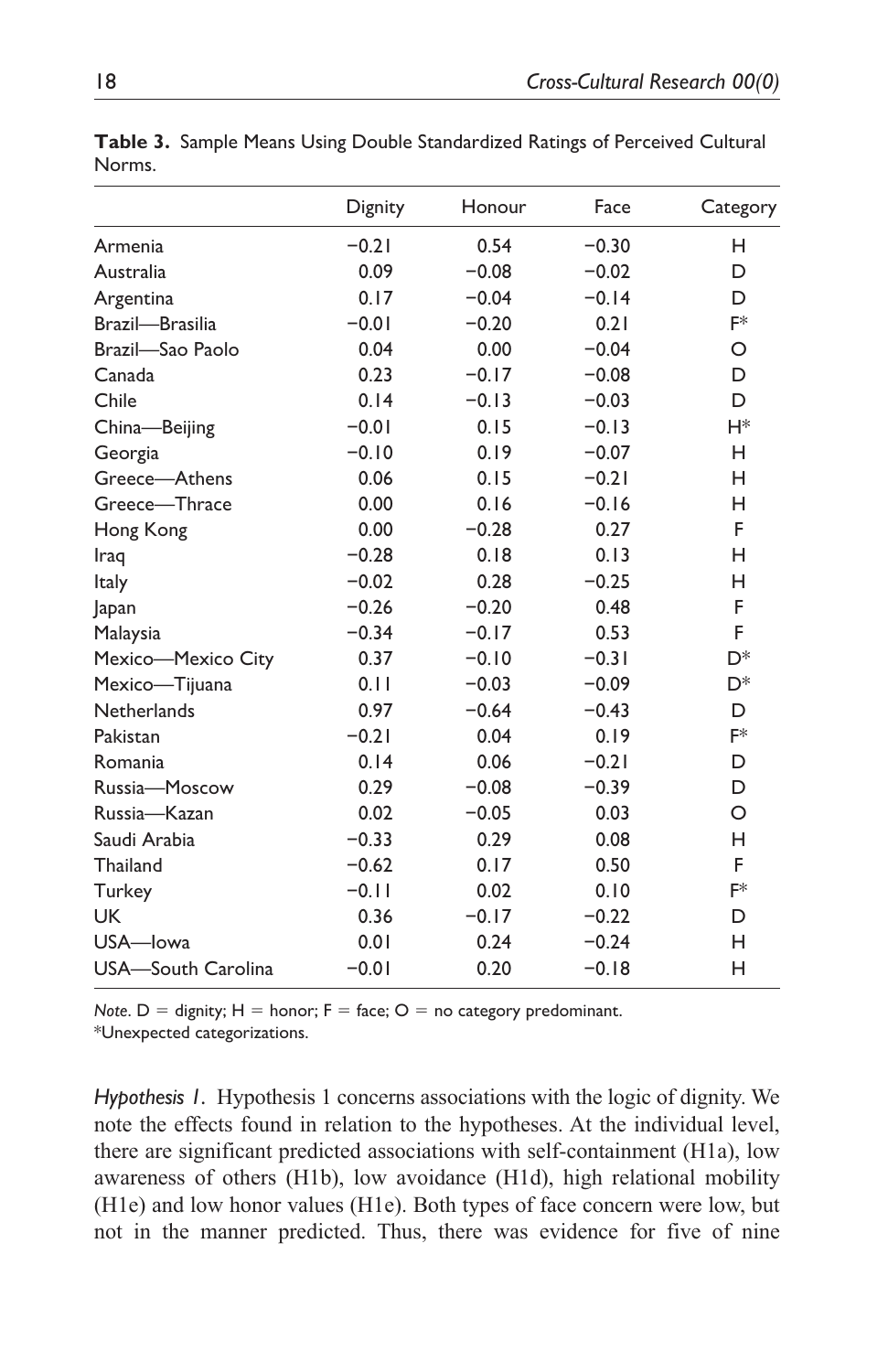| Table 4. Coefficients for Regressions of Dependent Variables on Perceived Dignity, Honor, and Face.                                                                                                                                                                                                                                                                                                                                                                                                                                                     |                   |                  |                            |                |                   |               |                       |                  |            |                                     |
|---------------------------------------------------------------------------------------------------------------------------------------------------------------------------------------------------------------------------------------------------------------------------------------------------------------------------------------------------------------------------------------------------------------------------------------------------------------------------------------------------------------------------------------------------------|-------------------|------------------|----------------------------|----------------|-------------------|---------------|-----------------------|------------------|------------|-------------------------------------|
|                                                                                                                                                                                                                                                                                                                                                                                                                                                                                                                                                         | <b>CONT</b>       | EXP              | CONS                       | δ              | SFACE             | OFACE         | DISC                  | <b>AVOID</b>     | <b>M</b>   | NO <sub>H</sub>                     |
| DIG-IND                                                                                                                                                                                                                                                                                                                                                                                                                                                                                                                                                 | $0.04**$          | $0.03^{\dagger}$ | ō                          | $-0.03**$      | ***O<br>-0.10-    | $-0.06***$    | $\overline{5}$        | $-0.04**$        | $0.10***$  | $0.14***$                           |
| 53                                                                                                                                                                                                                                                                                                                                                                                                                                                                                                                                                      | 0.001             | 0.001            | 0.002                      | 0.00           | 0.001             | 0.001         | 0.002                 | 0.000            | $0.007***$ | 0.001                               |
| DIG-SAMP                                                                                                                                                                                                                                                                                                                                                                                                                                                                                                                                                | 0.23              | 0.25             | $rac{8}{0}$<br>$rac{8}{0}$ | 0.01           | 0.68              | $-0.74***$    | $-0.24$<br>$-0.08***$ | 0.06             | $0.35***$  | $1.00*$                             |
| IND $\times$ SAMP                                                                                                                                                                                                                                                                                                                                                                                                                                                                                                                                       | $-0.05$           | $-0.07***$       |                            |                | $-0.02$           | 0.04          |                       | $-0.13***$       |            | $-0.00$                             |
| <b>ON-NOH</b>                                                                                                                                                                                                                                                                                                                                                                                                                                                                                                                                           | $-0.07***$        | $-0.02$          | $-0.01$                    |                | 0.08              | $-0.03$       |                       | $0.03^{\dagger}$ | 0.02       |                                     |
| 53                                                                                                                                                                                                                                                                                                                                                                                                                                                                                                                                                      | $0.003^{\dagger}$ |                  |                            | $0.02*$        | 0.003             | 0.000         |                       | 0.001            | $0.006***$ | $\frac{0.18***}{0.012*}$<br>1.43*** |
| HON-SAMP                                                                                                                                                                                                                                                                                                                                                                                                                                                                                                                                                | $-1.51***$        | 0.001            | $0.001$<br>$-0.04$         | $rac{8}{1000}$ | 0.23              | 0.27          |                       |                  | 0.07       |                                     |
| IND $\times$ SAMP                                                                                                                                                                                                                                                                                                                                                                                                                                                                                                                                       | $-0.04$           | $-0.09$          |                            |                | $-0.001$          | 0.06          |                       |                  | 0.05       | $-0.04$                             |
| FACE-IND                                                                                                                                                                                                                                                                                                                                                                                                                                                                                                                                                | 0.04              | $-0.01$          | $-0.01$                    |                | 0.03 <sup>†</sup> | $0.09***$     | 0.02                  | $-0.07$          |            | $-0.01$<br>0.006 <sup>†</sup>       |
| RS                                                                                                                                                                                                                                                                                                                                                                                                                                                                                                                                                      | $0.003^{\dagger}$ | 0.002            | 0.00                       | 0.000          | 0.00              | 0.003         | 0.000                 | 0.000            | 0.001      |                                     |
| FACE-SAMP                                                                                                                                                                                                                                                                                                                                                                                                                                                                                                                                               | $0.46^{\dagger}$  | $0.38***$        | $-0.08$                    | $-0.02$        | $0.81*$           | $0.83*$       | 0.25                  | $-0.25$          | $0.58***$  | 0.40                                |
| IND $\times$ SAMP                                                                                                                                                                                                                                                                                                                                                                                                                                                                                                                                       | 0.69              | 0.12             | $-0.11^+$                  | 0.03           | $-0.06$           | $\frac{3}{2}$ | οs                    | $-0.13***$       | $0.14*$    | $-0.09$                             |
| Note. IND = individual-level effects; RS = random slope; SAMP = sample-level effects; IND × SAMP = cross-level interactions; CONT = self-containment versus<br>connection to others; EXP = expressiveness versus harmony; CONS = self-consistency versus variability; OA = other awareness; SFACE = self-face; OFACE =<br>other-face; DISC = discomfort; AVOID = avoidance; RM = relational mobility; HON = honor values.<br>$\tau_{\rm p}$ $<$ $10 \cdot \nu_{\rm p}$ $<$ $05 \cdot \nu_{\rm p}$ $<$ $01 \cdot \nu_{\rm s}$ $>$ $00 \cdot \nu_{\rm s}$ |                   |                  |                            |                |                   |               |                       |                  |            |                                     |

| I<br>I<br>l<br>I<br>l<br>I<br>l<br>l |
|--------------------------------------|
|                                      |
|                                      |
|                                      |
|                                      |
|                                      |
|                                      |
|                                      |
|                                      |
| l                                    |
| l                                    |
|                                      |
|                                      |
|                                      |
| l                                    |

19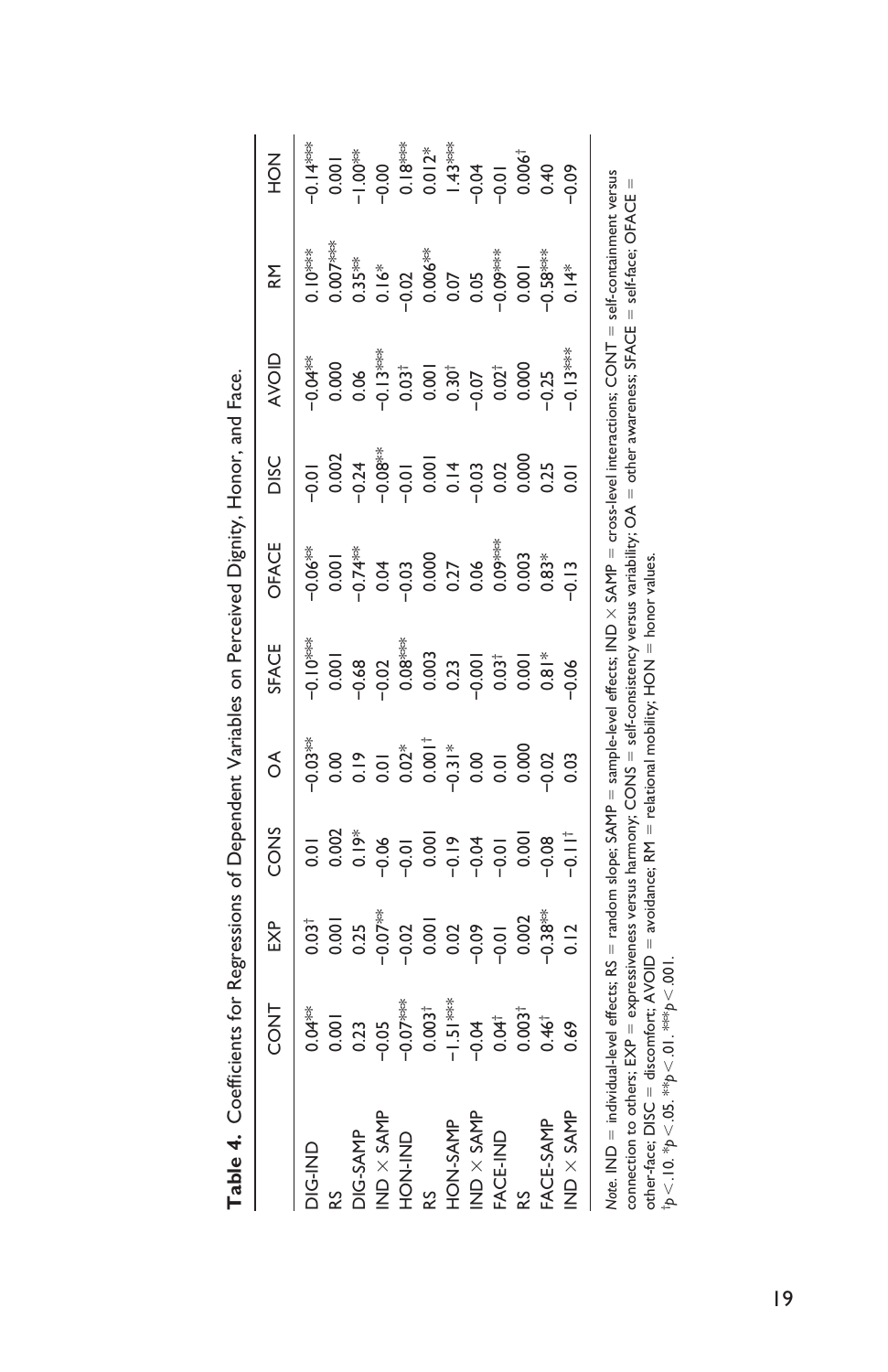predicted effects. Samples with strong dignity logic show predicted effects for high consistency (H1a), lower other-face concern (H1c), low honor values (H1e) and high relational mobility (H1e), yielding four of nine predicted effects. There are also four significant cross-level effects. The association between individual-level perceptions of dignity and expressiveness, discomfort, and avoidance are all negative in samples where respondents perceived a dignity logic is widely endorsed, whereas the association between perceived dignity and relational mobility is more strongly positive in such samples.

*Hypothesis 2.* Hypothesis 2 concerns associations with the logic of honor. At the individual level there are significant predicted effects for low self-containment (H2a), high awareness of others (H2b), high self-face concern (H2c), high honor values (H2e), and a trend toward high avoidance (H2d), yielding five of seven predicted effects. Samples with strong honor logic show predicted effects for low self-containment (H2a), high honor values (H2e), and a trend toward avoidance (H2d), yielding three of seven predicted effects. However, there is also a significant negative relation with awareness of others, in contrast with the effect found at the individual level. There are no cross-level effects.

*Hypothesis 3.* Hypothesis 3 concerns association with the logic of face. At the individual level there are significant predicted effects for high other-face concern (H3c), and low relational mobility (H3e), yielding two of seven predicted effects. Samples with strong face logic show predicted effects for low expressiveness (H3a), high self-face concern (H3c), high other-face concern (H3c), and low relational mobility (H3d), yielding four of seven predicted effects. There are two significant cross-level effects. Within samples where face logic is widely perceived, the individual-level association between face logic and avoidance is negative, and the association between face logic and relational mobility is weakly positive.

# **Discussion**

This study has explored the correlates of a set of three measures focused on the cultural logics of dignity, honor, or face. We first required evidence as to the validity of the simple three-item measure that was used to differentiate logics. If this separation can be established, it becomes possible to explore our interest in contrasts between individual and sample-level effects.

# *Measurement of Cultural Logics*

The utility of our measures of cultural logics can be evaluated by the plausibility of the sample mean scores shown in Table 3, and by considering the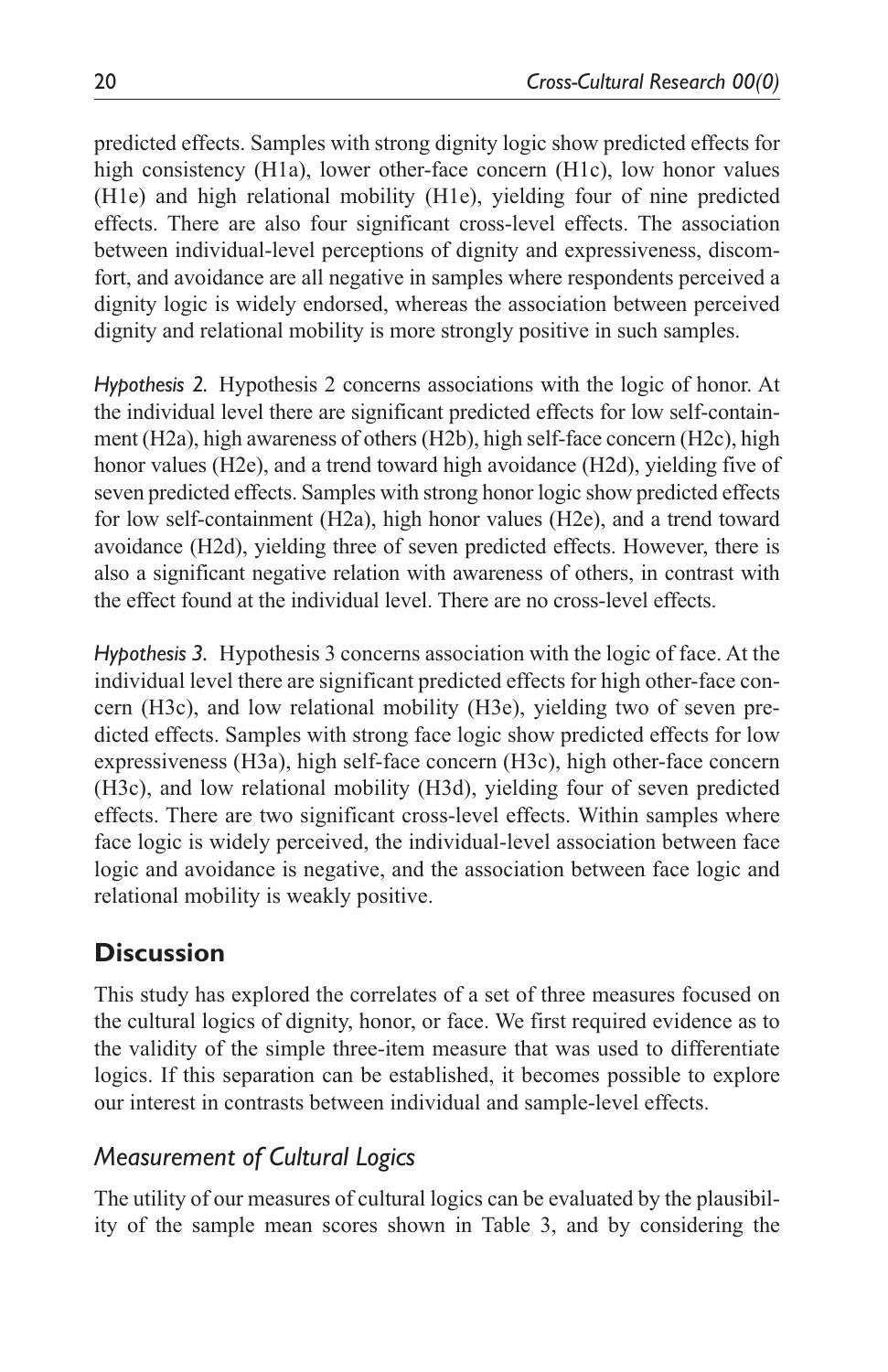outcome of hypothesis tests concerning the nomological net of each measure. The sample means did accord with prior expectation in 22 of 29 instances. Our hypothesis tests revealed 12 significant individual-level effects in the predicted direction, from the 23 for which a prediction was entered. There were also 11 significant predicted sample-level effects from the 23 that were computed. Considering both sets of effects together, in six instances predicted effects were found at both levels, in four instances they were at the individual level only and in three instances they were at the sample level only. In the seven of the remaining instances, there were no main effects. Six significant cross-level effects were also found, three of them in the absence of main effects. Thus, for the 23 predicted relationships, some support was found for 16 of them. Given these effects it appears that the three-item measure does capture elements of the contrast between these three cultural logics.

Summarizing effects in this way risks overemphasizing the coherence of what has been found, unless a basis can be specified for when effects would be found at a given level. It is evident that there were slightly more individuallevel effects than sample-level effects. Furthermore, most sample-level effects provided evidence of the strengthening of individual-level effects in circumstances where the logic perceived by individuals was in fact widely endorsed by others in the same sample. The cross-level effects show a different pattern, some strengthening and others weakening individual-level effects where a given logic is strongly endorsed. These results enrich our understanding of cultural logics by showing the mutual relevance of individual- and sample-level data - these effects may or may not be compatible, as Leung and Bond (2007) maintain. Indeed, some of our results do show that logics are differently associated with various outcomes depending on the prevalent logic. For instance, individuals' honor logic was positively associated with generalized awareness of others, but not in samples where honor logic was widely endorsed.

The pattern of effects also appears to vary between logics. In relation to dignity logic, seven individual-level effects are found, compared to four sample-level effects. For honor logic there are four individual-level effects and three sample-level effects. For face logic, there are two individual-level effects and four sample-level effects. This set of results suggests that individuals' dignity logic may be somewhat more strongly predictive of effects, whereas face logic may be more rooted in the cultural context. Given that dignity logic is rooted within the individual, it is plausible that the effects associated with it will be most readily predictable from the individual's reading of the logic prevalent in his or her immediate social context. Conversely, given the contextualized nature of face logic, it is plausible that the effects associated with it would be more predictable from the properties of the broader social system in which face logic is frequently elicited. This contrast in results requires fuller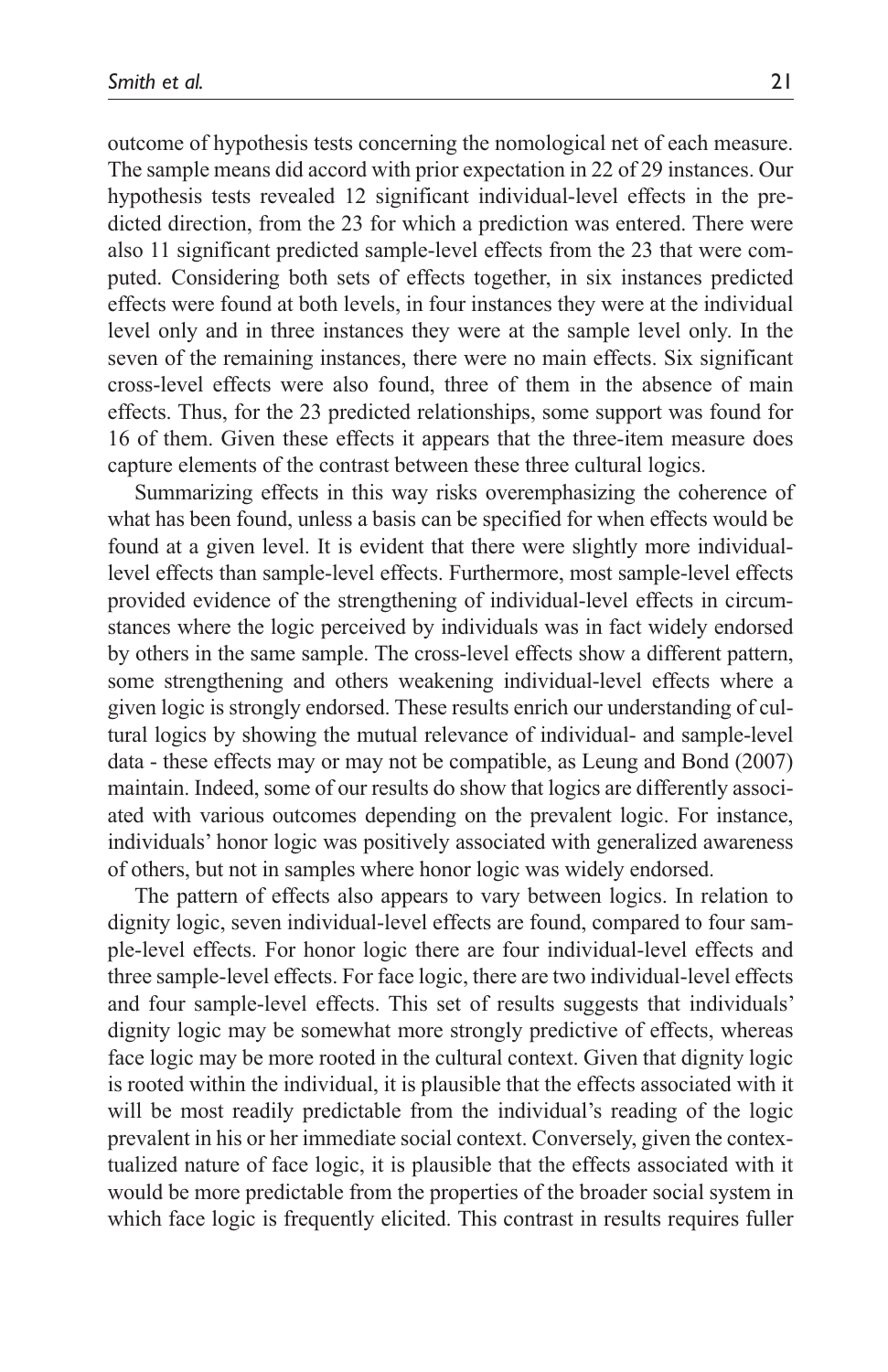investigation, when measures of cultural logics based on larger numbers of items are used. Since Leung and Cohen's (2011) conceptualization of logics emphasizes that each logic is elicited by distinctive types of context, the imbalance of individual and sample-level effects underlines the importance of examining more closely the eco-social and interpersonal contexts in which particular logics are most frequently elicited.

# *Cross-level Efects*

Only six cross-level effects were found, and four of these refer to the same two predictors, namely avoidance and relational mobility. This provides only modest support for Leung and Cohen's (2011) proposition that differing cultural logics can modify the meaning of a given event. However, the measures of logics that we used were already based on ratings of one's immediately perceived context and may therefore tap context as well as person. Distinguishing persons and context as wholly separate is problematic (Bond, 2013). Although engaging 29 samples does greatly extend the number used in past studies, more extensive detection of cross-level effects might require still broader sampling.

## *The Distinction Between Honor and Face*

Cultural groups characterized by emphasis on honor and face have until recently both been seen as exemplars of collectivism. The present results provide evidence for their distinctiveness, at both levels of analysis. The measure of relational mobility distinguished face logic from dignity logic, but was unrelated to honor logic. Thomson et al. (2018) found relational mobility low in both face cultures and Arab honor cultures, but they sampled adults, whereas we sampled students, who are likely to be more mobile. The measures of honor values distinguished honor logic from dignity, but were unrelated to face. The strength of these contrasting findings for honor logic and for face logic is underlined by the fact that they are built upon all four of the significant random slopes that were found in the entire analysis.

The associations between cultural logics and the ratings of past conflicts also provided clear contrasts between all three logics, perhaps because they were based on ratings of actual past behaviors. Our predictions for the handling of past conflicts were based upon prior studies comparing the relative salience of concerns for self-face and other-face (Oetzel & Ting-Toomey, 2003). The present results suggest an alternative perspective, with both types of face being salient where face logic is prevalent and neither type of face salient where dignity logic prevails.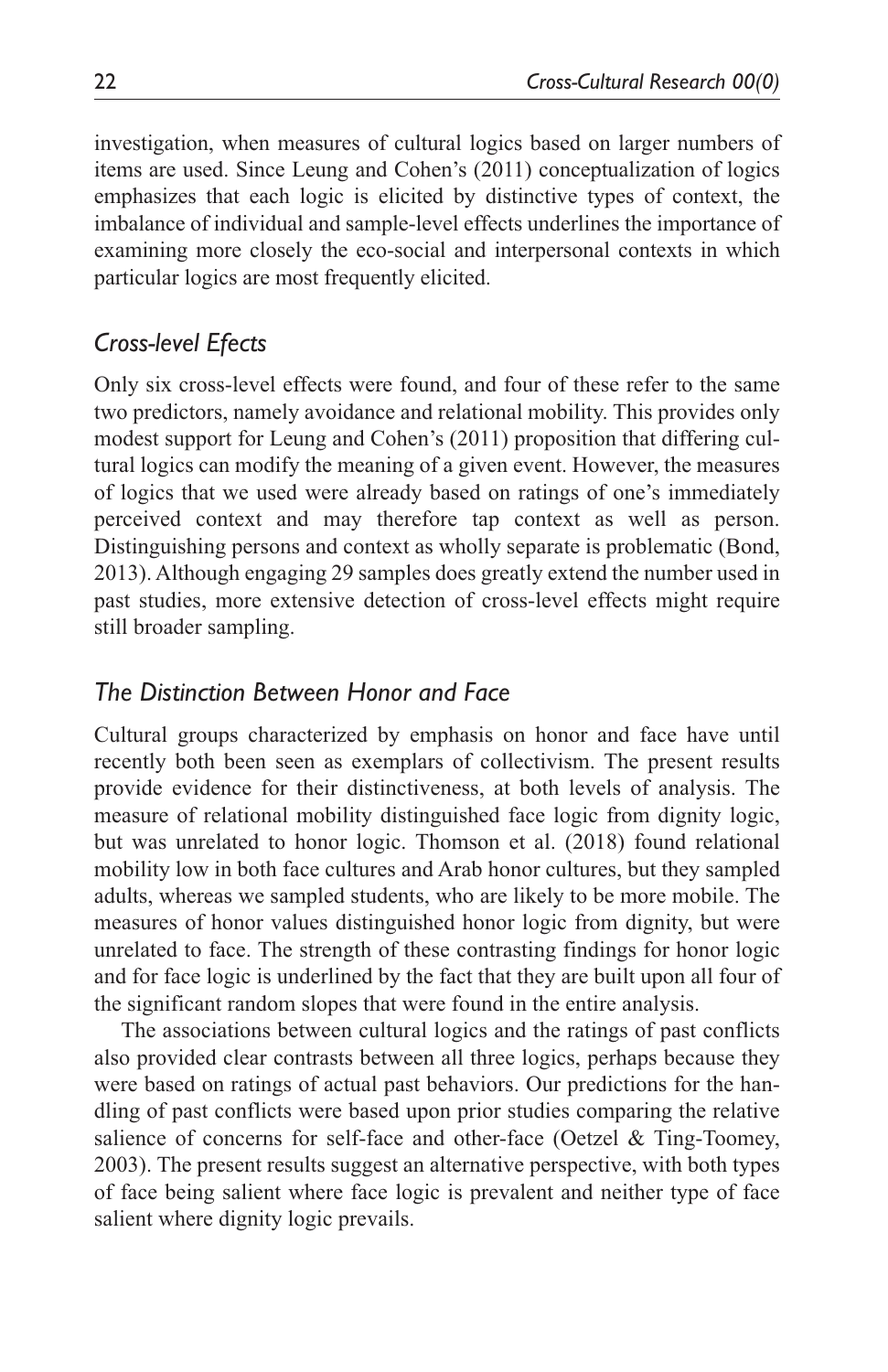#### *Limitations*

The principal limitation of this study is the use of three single-item measures. Multiple items would provide greater assurance that the three cultural logics have been adequately represented. However, we have presented evidence that the measures employed have sufficient value to take benefit from the broad range of samples that were surveyed. A second limitation is the variation between procedures used to collect data at different sites. At the three sites where data were collected both online and on paper, no mean differences in cultural logics were found. While this difference will have had some effect on the mean scores attributed to sites, it is not likely to have affected the probability of obtaining individual and sample-level effects.

None of the measures included in this study has been shown to have full metric equivalence across samples. This is not unusual when large numbers of samples from different nations are included. Tests for full scale equivalence are not achieved even with measures widely considered to be well established, such as the Big Five personality dimensions (Marsh et al., 2010). The very diversity of samples included may preclude conventional criteria for scale equivalence. In such circumstances, there is an argument for tradeoffs between broad sampling and measurement equivalence. In establishing the level of adequacy of the measures that have been employed in this study, an alternative basis for evaluation has been provided by examining the nomological network for the cultural logics of dignity, face, and honor.

#### **Conclusion**

All prior studies of cultural logics of which we are aware have either analyzed data at the individual level, or compared sample-level means. The use of hierarchical linear modeling in obtaining our results has made it apparent that the sample-level and cross-level effects that are found are explaining variance that is *additional* to that explained by individual-level effects. These results support the contention of Leung and Cohen (2011) that the implications of individual- and sample-level logics are mutually relevant to one another. To understand the actions of individuals, we need to know both the logics with which they interpret their context and the logics that are widely employed within that context. Those perceiving each logic to be most distinctively enacted around them do describe themselves and their actions in ways that are predominantly consistent with the logics of dignity, honor, and face. Cultural differences in logics are attributable both to individuals' distinctive perceptions of their context and to the contextual press of others with similar perceptions. Individual perceptions may be more relevant to the dignity logic, while contextual press may be more important in relation to face logic.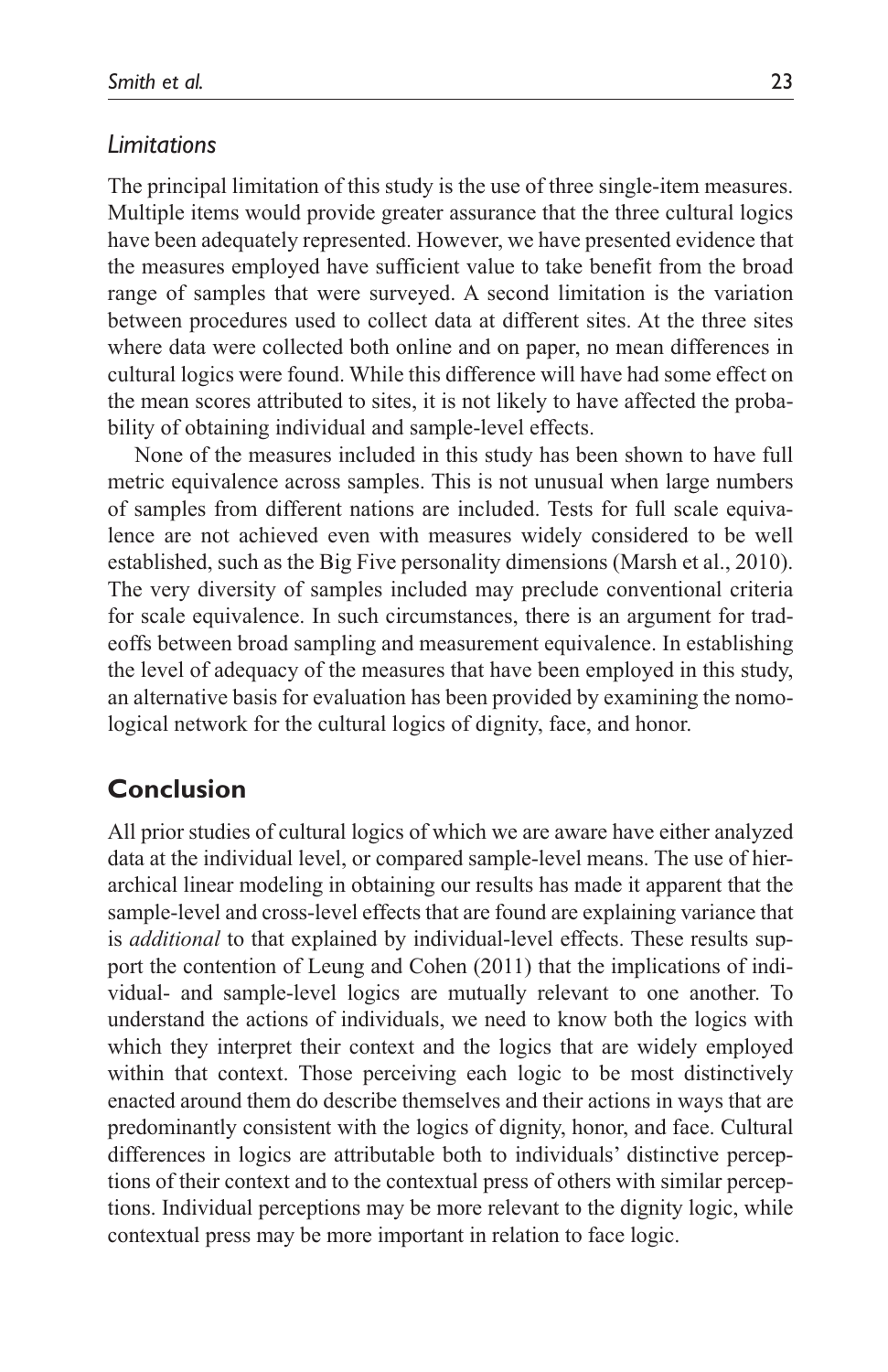#### **Declaration of Conflicting Interests**

The author(s) declared no potential conflicts of interest with respect to the research, authorship, and/or publication of this article.

#### **Funding**

The author(s) disclosed receipt of the following financial support for the research, authorship, and/or publication of this article: The work of Maria Efremova was supported by the framework of the HSE Basic research Program.

#### **References**

- Aslani, S., Ramirez-Marin, J., Brett, J., Yao, J., Semnadi-Azad, Z., Zhang, Z., Tinsley, C., Weingart, L., & Adair, W. (2016). Dignity, face, and honor cultures: A study of negotiation strategy and outcomes in three cultures. *Journal of Organizational Behavior*, *37*(8), 1178–1201.
- Becker, M., Vignoles, V. L., Owe, E., Brown, R., Smith, P. B., Easterbrook, M., Herman, G., de Sauvage, I., Bourguignon, D., Torres, A., Camino, L., Lemos, F. C. S., Ferreira, M. C., Koller, S. H., González, R., Carrasco, D., Cadena, M. P., Lay, S., Wang, Q., . . . Yamakoğlu, N. (2012). Culture and the distinctiveness motive: Constructing identity in individualistic and collectivistic contexts. *Journal of Personality and Social Psychology*, *102*(4), 833–855.
- Becker, M., Vignoles, V. L., Owe, E., Easterbrook, M., Brown, R., Smith, P. B., Bond, M. H., Regalia, C., Manzi, C., Brambilla, M., Aldhafri, S., González, R., Carrasco, D., Paz Cadena, M., Lay, S., Schweiger Gallo, I., Torres, A., Camino, L., Özgen, E., . . . Koller, S. H. (2014). Cultural bases for self-evaluation: Seeing oneself positively in different cultural contexts. *Personality and Social Psychology Bulletin*, *40*(5), 657–675.
- Bond, M. H. (2013). A general model for explaining situational influence on individual social behavior: Refining Lewin's formula. *Asian Journal of Social Psychology*, *16*(1), 1–15.
- Bond, M. H., & van de Vijver, F. J. R. (2011). Making scientific sense of cultural differences in psychological outcomes: Unpackaging the Magnum Mysterium. In D. Matsumoto & F. J. R. van de Vijver (Eds.), *Cross-cultural research methods in psychology* (pp. 75–100). Cambridge University Press.
- Bond, R., & Smith, P. B. (1996). Culture and conformity: A meta-analysis of studies using Asch's (1952b, 1956) line judgment task. *Psychological Bulletin*, *119*(1), 111–137.
- Crocker, J., Luhtanen, R. K., Cooper, M. L., & Bouvrette, S. (2003). Contingencies of self-worth in college students: Theory and measurement. *Journal of Personality and Social Psychology*, *85*(5), 894–908.
- Cross, S., Uskul, A. K., Gerçek-Swing, B., Sunbay, Z., Alozkan, C., Gunsoy, C., Ataca, B., & Karakitapoglu-Aygun, Z. (2014). Cultural prototypes and dimensions of honor. *Personality and Social Psychology Bulletin*, *40*(2), 232–249.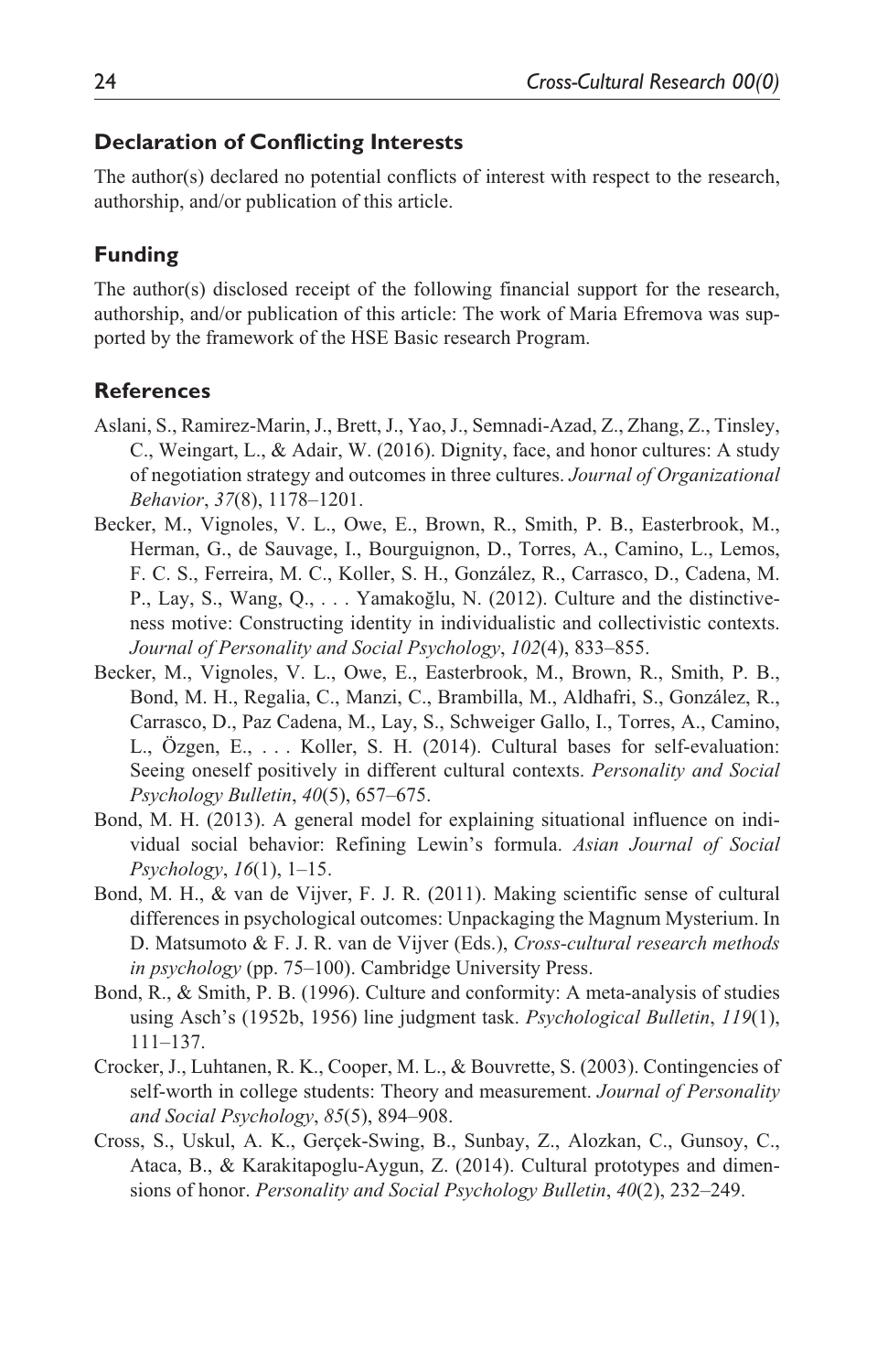- Cross, S., Uskul, A. K., Gerçek-Swing, B., Sunbay, Z., & Ataca, B. (2013). Confrontation vs. withdrawal: Cultural differences in responses to threats to honor. *Group Processes and Intergroup Relations*, *16*(3), 345–362.
- English, T., & Chen, S. (2007). Culture and self-concept stability: Consistency across and within contexts among Asian Americans and European Americans. *Journal of Personality and Social Psychology*, *93*(3), 478–490.
- Fischer, R., Ferreira, M. C., Assmar, E., Redford, P., Harb, C., Glaser, S., Cheng, B.-S., Jiang, D.-Y., Wong, C. C., Kumar, N., Kärtner, J., Hofer, J., & Achoui, M. (2009). Individualism-collectivism as descriptive norms: Development of a subjective norm approach to culture measurement. *Journal of Cross-Cultural Psychology*, *40*(2), 187–213.
- Fischer, R., & Schwartz, S. H. (2011). Whence differences in value priorities? Individual, cultural or artefactual sources. *Journal of Cross-Cultural Psychology*, *42*(7), 1127–1144.
- Gelfand, M. J., Raver, J. L., Nishii, L, Leslie, L., Lun, J., Lun, B. C., et al. (2011). Differences between tight and loose cultures: A 33 nation study. *Science*, *332*, 1100–1104.
- Gheorghiu, M., Vignoles, V., & Smith, P. B. (2009). Beyond the United States and Japan: Testing Yamagishi's emancipation theory of trust across 31 nations. *Social Psychology Quarterly*, *72*(4), 365–383.
- Guerra, Y., Giner-Sorolla, R., & Vasiljevic, M. (2012). The importance of honor concerns across eight countries. *Group Processes and Interpersonal Relations*, *16*(3), 298–318.
- Hofstede, G. (1980). *Culture's consequences: International differences in workrelated values*. SAGE.
- Hong, Y. Y., Morris, M. W., Chiu, C. Y., & Benet-Martinez, V. (2000). Multicultural minds: A dynamic constructivist approach to culture and cognition. *American Psychologist*, *55*(7), 709–720.
- House, R. J., Hanges, P. J., Javidan, M., Dorfman, P. W., Gupta, V., & GLOBE Associates. (2004). *Leadership, culture and organizations: The GLOBE study of 62 nations*. SAGE.
- Johnson, T., Shavitt, S., & Holbrook, A. (2011). Survey response styles across cultures. In D. Matsumoto & F. van de Vijver (Eds.), *Cross-cultural research methods in psychology* (pp. 130–175). Cambridge University Press.
- Kashima, Y., Yamaguchi, S., Kim, U., Choi, S.-C., Gelfand, M. J., & Yuki, M. (1995). Culture, gender, and self: A perspective from individualism-collectivism research. *Journal of Personality and Social Psychology*, *69*(5), 925–937.
- Kim, Y. H., & Cohen, D. (2010). Information, perspective, and judgments about the self in face and dignity cultures. *Personality and Social Psychology Bulletin*, *36*(4), 537–550. <https://doi.org/10.1177/0146167210362398>
- Kim, Y. H., Cohen, D., & Au, W. T. (2010). The jury and abjury of my peers: The self in face and dignity cultures. *Journal of Personality and Social Psychology*, *98*(6), 904–916.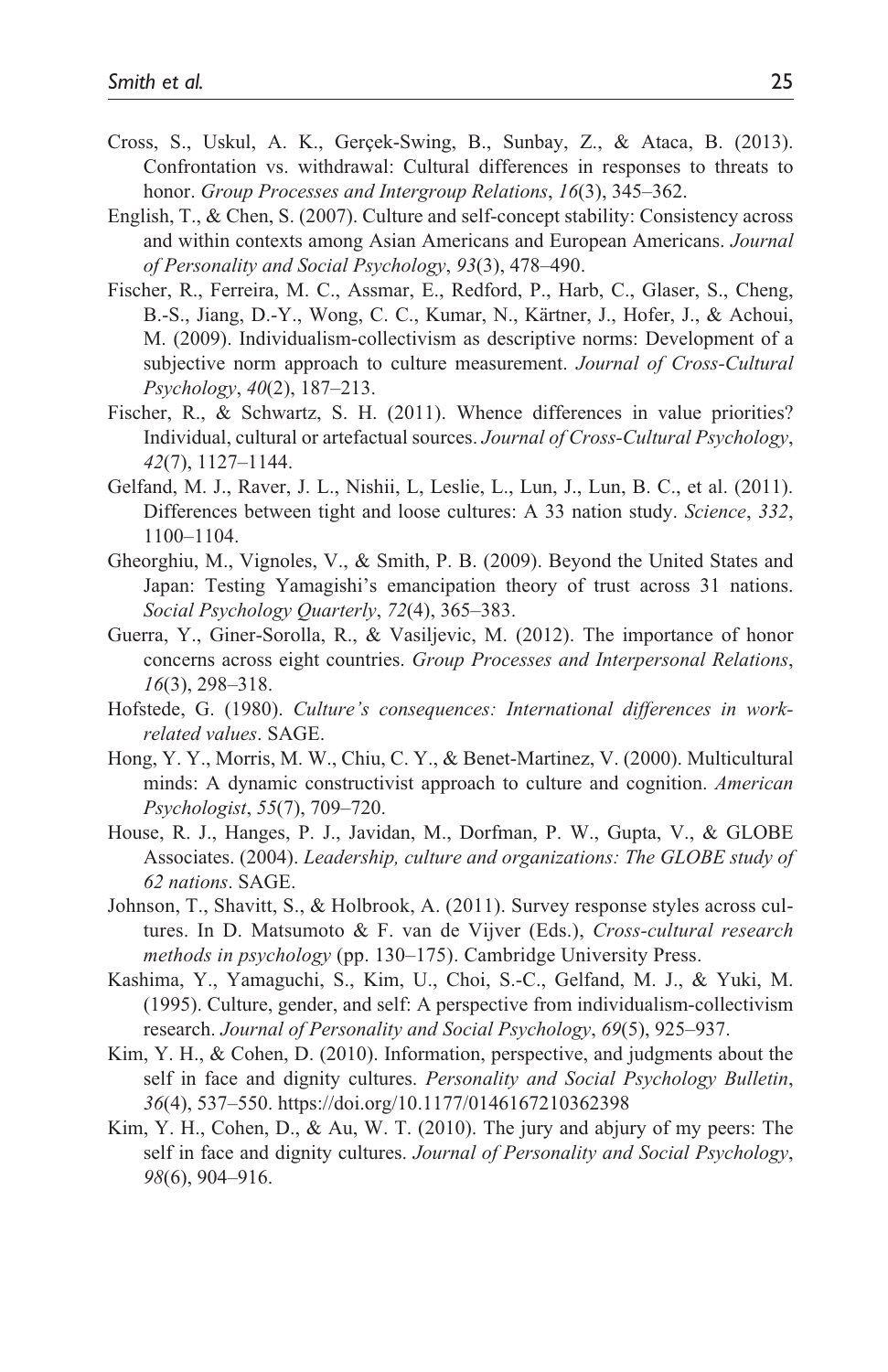- Leung, A. K. Y., & Cohen, D. (2011). Within- and between-culture variation: Individual differences and the cultural logics of honor, face and dignity cultures. *Journal of Personality and Social Psychology*, *100*(3), 507–526.
- Leung, K., & Bond, M. H. (2007). Psycho-logic and eco-logic: Insights from social axiom dimensions. In F. van de Vijver, D. van Hemert, & Y. Poortinga (Eds.), *Individuals and cultures in multilevel analysis* (pp. 199–221). Erlbaum.
- Lilleoja, L., Dobewall, H., Aavik, T., Strack, M., & Verkasalo, M. (2016). Measurement equivalence of Schwartz's refined value structure across countries and modes of data collection: New evidence from Estonia, Finland, and Ethiopia. *Personality and Individual Differences*, *102*, 204–210.
- Lun, V. M-C, Smith, P. B., Grigoryan, L., Torres, C., Papastylianou, D., Lopukhova, O., . . . Hakobjanyan, A. (2020, under review). Awareness of others and face concerns as predictors of interpersonal conflict outcome in 29 cultural groups.
- Markus, H. R., & Kitayama, S. (1991). Culture and the self: Implications for cognition, emotion, and motivation. *Psychological Review*, *98*(2), 224–253.
- Marsh, H. W., Ludtke, O., Muthen, B., Asparouhov, T., Morin, A. J., & Trautwein, U. (2010). A new look at the big five factor structure through exploratory structural equation modeling. *Psychological Assessment*, *22*(3), 471–491. [https://doi.](https://doi.org/10.1037/a0019227) [org/10.1037/a0019227](https://doi.org/10.1037/a0019227)
- Matsumoto, D., Yoo, S. H., Fontaine, J., Angwas-Wong, A., Arriola, M., Ataca, B., Bond, M. H., Boratav, H. B., Breugelmans, S. M., Cabecinhas, R., Chae, J., Chin, W. H., Comunian, A. L., Degere, D. N., Djunaidi, A., Fok, H. K., Friedlmeier, W., Ghosh, A., Glamcevski, M., . . . Grossi, E. (2008). Mapping expressive differences around the world: The relationship between emotional display rules and individualism versus collectivism. *Journal of Cross-Cultural Psychology*, *39*(1), 55–74.
- Morris, M. W., Hong, Y., Chiu, C., & Liu, Z. (2015). Normology: Integrating insights about social norms to understand cultural dynamics. *Organizational Behavior and Human Decision Processes*, *129*, 1–13.
- Muthén, L. K., & Muthén, B. O. (1998–2017). *Mplus user's guide* (6th ed.). Muthén & Muthén.
- Nezlek, J. B. (2011). Multi-level modeling and cross-cultural research. In D. Matsumoto & F. J. R. van de Vijver (Eds.), *Cross-cultural research methods in psychology* (pp. 299–345). Cambridge University Press.
- Nisbett, R. E., & Cohen, D. (1996). *Culture of honor: The psychology of violence in the South*. Westview Press.
- Novin, S., Tatar, B., & Krabbendam, L. (2015). Honor and I: Differential relationships between honor and self-esteem in three cultural groups. *Personality and Individual Differences*, *86*, 161–163.
- Oetzel, J. G., & Ting-Toomey, S. (2003). Face concerns in interpersonal conflict: A cross-cultural empirical test of the face negotiation theory. *Communication Research*, *30*(6), 599–624.
- Poortinga, Y. H., & van Hemert, D. A. (2001). Personality and culture: Demarcating between the common and the unique. *Journal of Personality*, *69*(6), 1033–1060.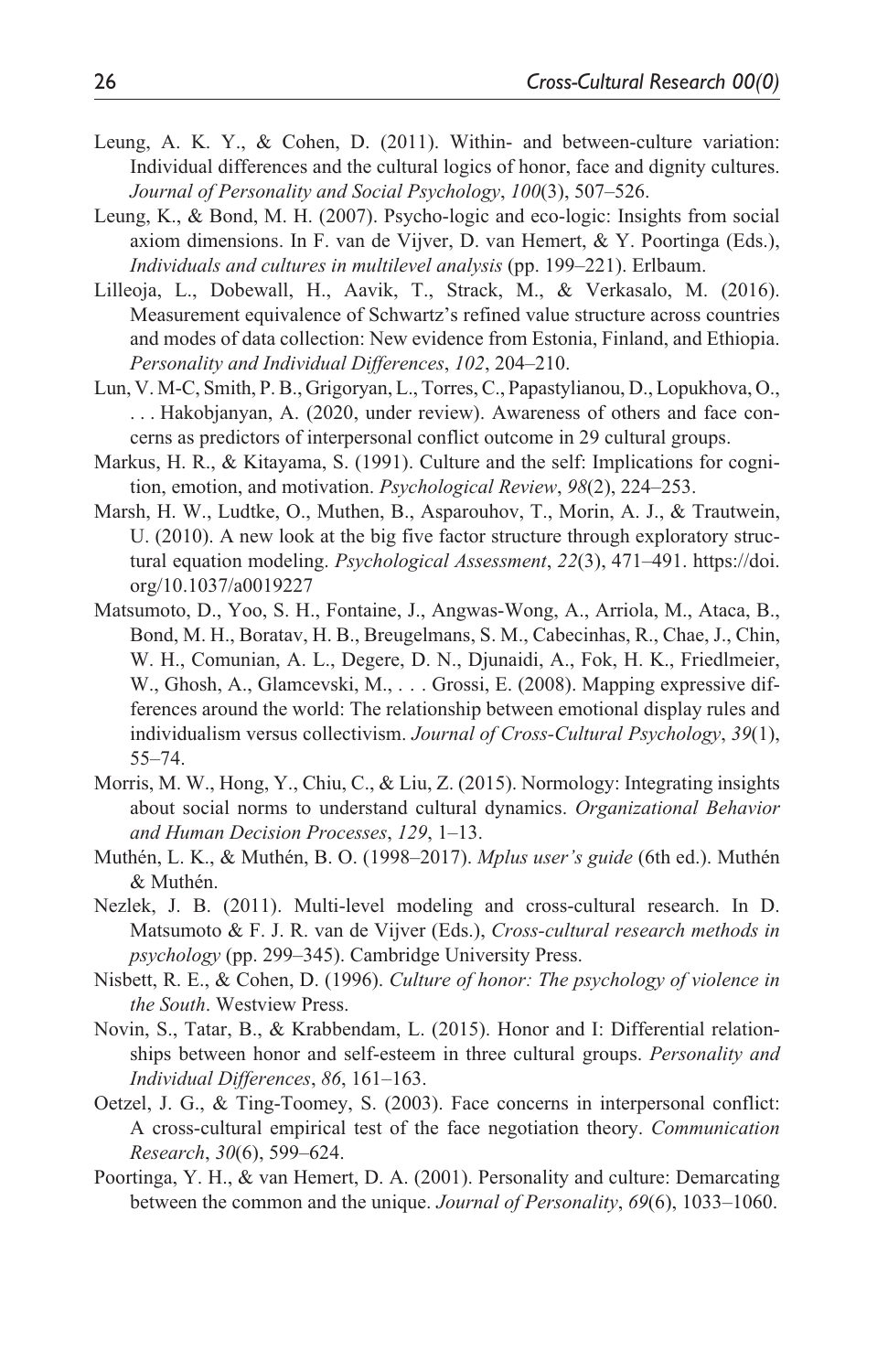- Rodriguez Mosquera, P. M., Fischer, A. H., Manstead, A. S. R., & Zaalberg, R. (2008). Attack, disapproval, or withdrawal? The role of honor in anger and shame responses to being insulted. *Cognition & Emotion*, *22*(8), 1471–1498.
- Rodriguez Mosquera, P. M., Manstead, A. S. R., & Fischer, A. H. (2000). The role of honor-related values in the elicitation, experience, and communication of pride, shame, and anger: Spain and the Netherlands compared. *Personality and Social Psychology Bulletin*, *26*(7), 833–844.
- Rodriguez Mosquera, P. M., Manstead, A. S. R., & Fischer, A. H. (2002a). Honor in the Mediterranean and northern Europe. *Journal of Cross-Cultural Psychology*, *33*(1), 16–36.
- Rodriguez Mosquera, P. M., Manstead, A. S. R., & Fischer, A. H. (2002b). The role of honor concerns in emotional reactions to offenses. *Cognition & Emotion*, *16*(1), 143–163.
- Schwartz, S. H. (2009). Culture matters: National value cultures, sources and consequences. In R. Wyer, C. Y. Chiu, & Y. Y. Hong (Eds.), *Understanding culture: Theory, research and applications* (pp. 127–150). Psychology Press.
- Severance, L., Bui-Wrzosinska, L., Gelfand, M. J., Lyons, S. L., Nowak, A., Borkowski, W., Soomro, N., Soomro, N., Rafaeli, A., Treister, D. E., Lin, C.-C., & Yamaguchi, S. (2013). The psychological structure of aggression across cultures. *Journal of Organizational Behavior*, *34*(6), 835–865.
- Smith, P. B. (2004). Acquiescent response bias as an aspect of cultural communication style. *Journal of Cross-Cultural Psychology*, *35*(1), 50–61.
- Smith, P. B., & Bond, M. H. (2019). Cultures and persons: Characterizing national and other types of cultural difference can also aid our understanding and prediction of individual variability. *Frontiers in Psychology*, *10*, 2689. [https://doi.](https://doi.org/10.3389/fpsyg.2019.02689) [org/10.3389/fpsyg.2019.02689](https://doi.org/10.3389/fpsyg.2019.02689)
- Smith, P. B., Easterbrook, M., al-Selim, H., Lun, V. M. C., Koc, Y., Gul, P., Papastylianou, D., Grigoryan, L., Torres, C., Efremova, M., Hassan, B., Ahmad, A. H., al-Bayati, A., Anderson, J., Cross, S. E., Delfino, G. I., Gamsakhurdia, V., Gavreliuc, A., Gavreliuc, D., . . . Chobthamkit, P. (2020). Sex differences in self-construal and in depressive symptoms: Predictors of cross-national variation. *Journal of Cross-Cultural Psychology*, *51*(7–8), 616–635. [https://doi.](https://doi.org/10.1177/0022022120939655) [org/10.1177/0022022120939655](https://doi.org/10.1177/0022022120939655)
- Smith, P. B., Easterbrook, M., Blount, J., Koc, Y., Harb, C., Torres, C., Ping, H., Celikkol, G. C., Loving, R. D., & Rizwan, M. (2017). Culture as perceived context: An exploration of the distinction between dignity, face and honor cultures. *Acta de Investigación Psicológica*, *7*(1), 2568–2576.
- Smith, P. B., Fischer, R., Vignoles, V. L., & Bond, M. H. (2013). *Understanding social psychology across cultures: Engaging with others in a changing world* (2nd ed.). SAGE.
- Thomson, R., Yuki, M., Talhelm, T., Schug, J., Kito, M., Ayanian, A. H., Becker, J. C., Becker, M., Chiu, C.-y., Choi, H.-S., Ferreira, C. M., Fülöp, M., Gul, P., Houghton-Illera, A. M., Joasoo, M., Jong, J., Kavanagh, C. M., Khutkyy, D., Manzi, C., . . . Visserman, M. L. (2018). Relational mobility predicts social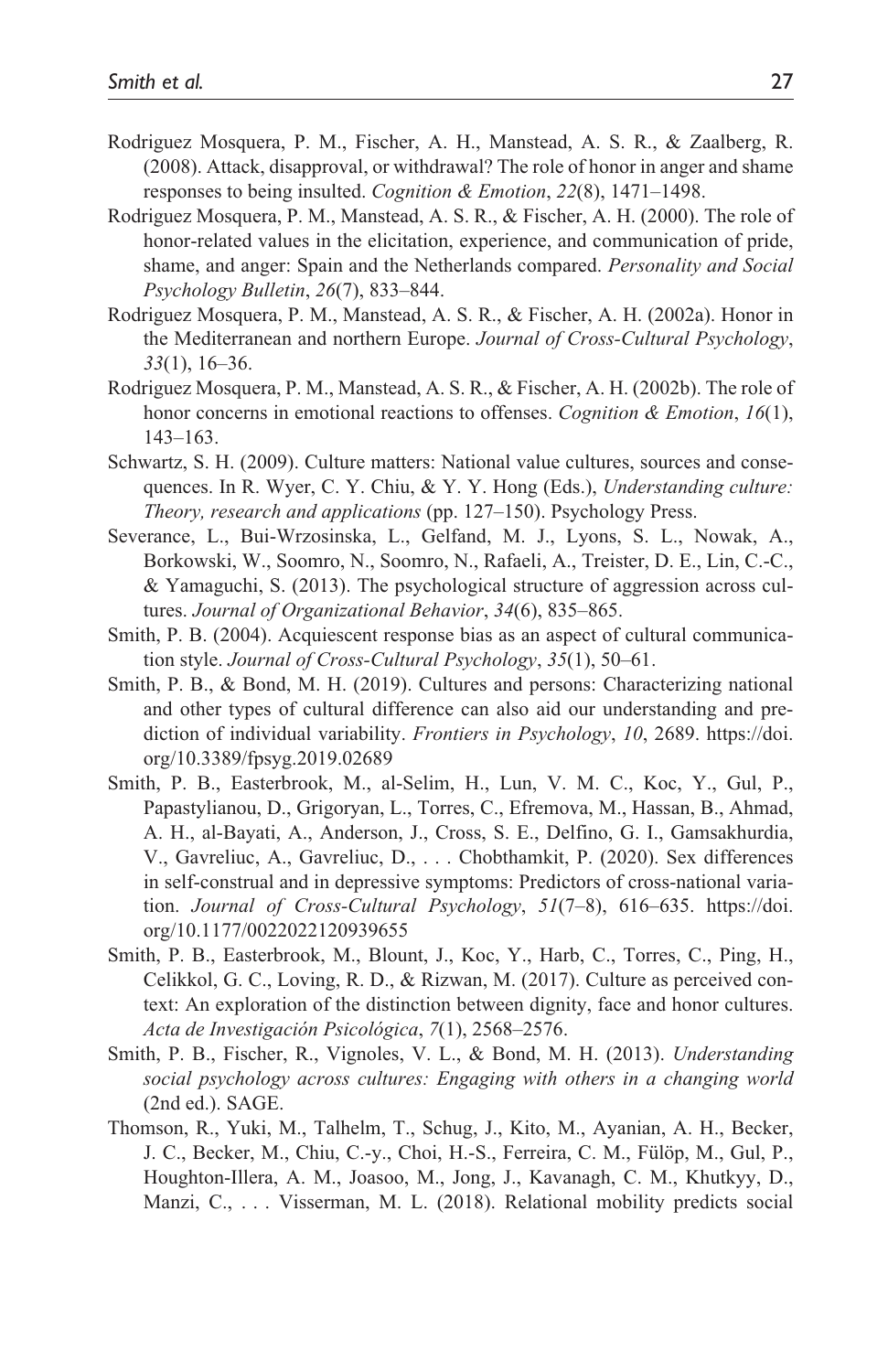behaviors in 39 countries and is tied to historical farming and threat. *Proceedings of the National Academy of Sciences*, *115*(29), 7521–7526.

- Ting-Toomey, S. (1998). A face negotiation theory. In Y. Y. Kim & W. B. Gudykunst (Eds.), *Theory in intercultural communication* (pp. 215–235). SAGE.
- Triandis, H. C. (1995). *Individualism and collectivism*. Westview Press.
- Uskul, A. K., & Cross, S. E. (2019). The social and cultural psychology of honour: What have we learned from researching honour in Turkey? *European Review of Social Psychology*, *30*(1), 39–73.
- Uskul, A. K., Cross, S. E., Gunsoy, C., & Gul, P. (2018). Cultures of honor. In S. Kitayama & D. Cohen (Eds.), *Handbook of cultural psychology* (2nd ed.). Guilford Press.
- Uskul, A. K., Cross, S. E., Sunbay, A., Gerçek-Swing, B., & Ataca, B. (2012). Honor bound: The cultural construction of honor in Turkey and the Northern US. *Journal of Cross-Cultural Psychology*, *43*, 1131–1151.
- Uskul, A. K., Oyserman, D., Schwarz, N., Lee, S. W., & Xu, A. J. (2013). How successful you have been in life depends on the response scale used: The role of cultural mindsets in pragmatic inferences drawn from question format. *Social Cognition*, *31*(2), 222–236.
- van de Vijver, F. J. R., & Leung, K. (1997). *Methods and data analysis for crosscultural research*. SAGE.
- van Osch, Y., Bender, M., He, J., Adams, B., Kunuroglu, F., Tillman, R., Benítez, I., Sekaja, L., & Mamathuba, N. (2019). *Assessing the importance of internal and external self-esteem and their relationship to honor concerns in six countries* (Unpublished manuscript). Tilburg University.
- Vignoles, V. L., Owe, E., Becker, M., Smith, P. B., Easterbrook, M. J., Brown, R., González, R., Didier, N., Carrasco, D., Cadena, M. P., Lay, S., Schwartz, S. J., Des Rosiers, S. E., Villamar, J. A., Gavreliuc, A., Zinkeng, M., Kreuzbauer, R., Baguma, P., Martin, M., . . . Bond, M. H. (2016). Beyond the 'east–west' dichotomy: Global variation in cultural models of selfhood. *Journal of Experimental Psychology: General*, *145*(8), 966–1000.
- Yao, J., Ramirez-Marin, J., Brett, J., Aslani, S., & Semnani-Azad, Z. (2017). A measurement model for dignity, face, and honor cultural norms. *Management and Organization Review*, *13*(4), 713–738.
- Yuki, M. (2003). Intergroup comparison versus intragroup cooperation: A crosscultural examination of social identity theory in North American and East Asian cultural contexts. *Social Psychology Quarterly*, *66*(2), 166–183.

#### **Author Biographies**

**Peter B. Smith** is emeritus professor of social psychology at the University of Sussex, UK. His current interest is in measurement of contrasts between cultural groups favouring dignity, honour and face. He is also concerned with cultural influences on survey response style and contrasts between individual-level and sample-level explanations of cultural differences.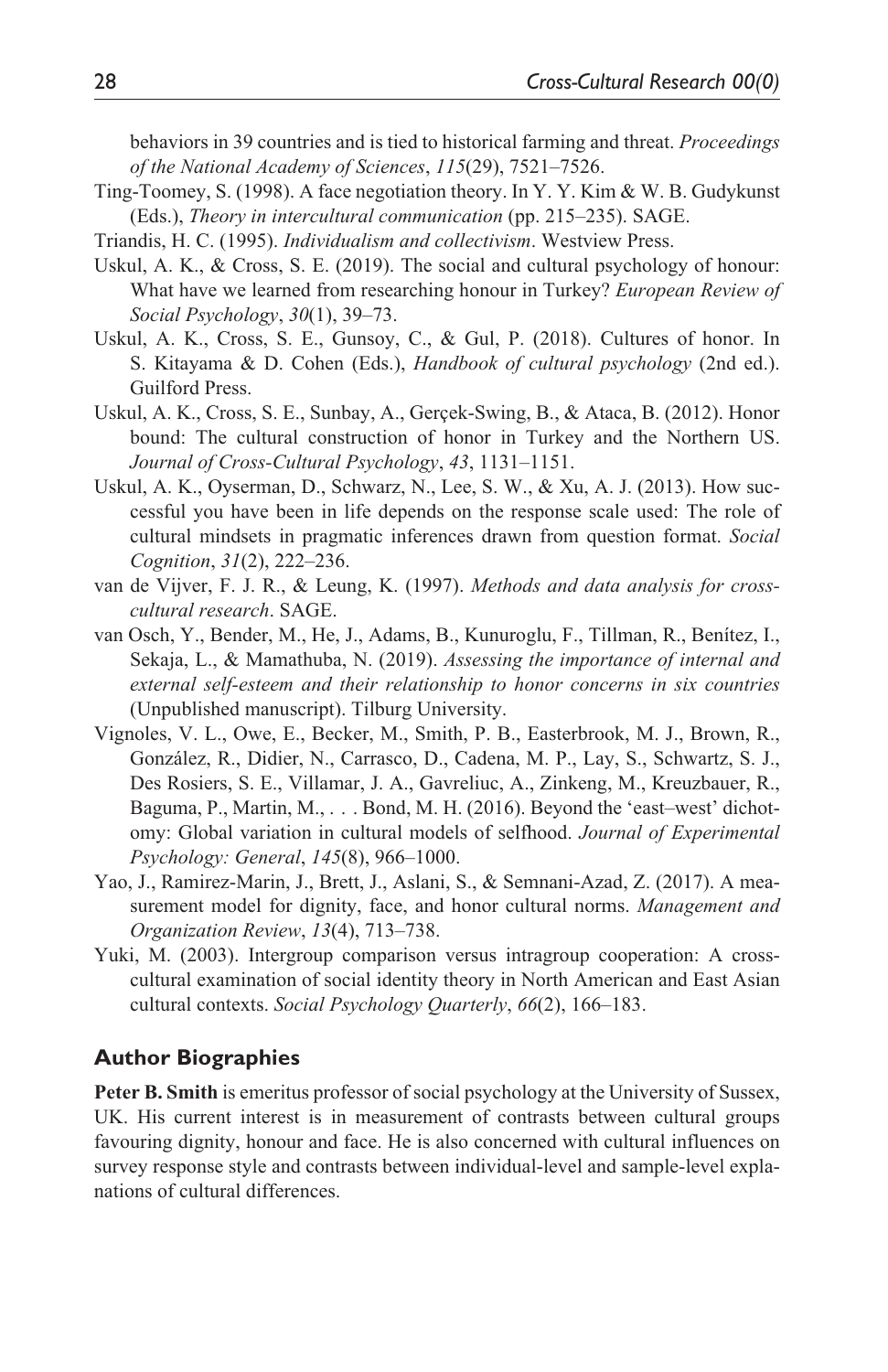**Matthew J. Easterbrook** is a senior lecturer in psychology at the University of Sussex, UK. His research focuses on identity and group processes in different social and cultural contexts.

Yasin Koc is an assistant professor of social psychology at the University of Groningen, Netherlands. His research focuses on the integration of multiple conflicting identities, disadvantaged groups, and social change.

**Vivian Miu-Chi Lun** is an associate professor at Lingnan University in Hong Kong. Her research interests include critical thinking and well-being, and how these variables relate to culture.

**Dona Papastylianou** is a Professor in Social Psychology at the National and Kapodistrian University of Athens. Her research interests are focused on Applied Social Psychology and Cross-Cultural Psychology, and specifically in cross-cultural adaptation of migrants and remigrants, migrants and remigrants, multicultural and psychosocial issues in the community context, social values, social justice and social advocacy issues, emotions and group processes.

**Lusine Grigoryan** is a postdoctoral research fellow at Ruhr University Bochum, Germany. Her research interests include prejudice, social identity, values, and morality.

**Cláudio Torres** is a professor in the Institute of Psychology of the University of Brasilia, Brazil, Department of Basic Psychological Processes, and a senior researcher in the Graduate Program in Behavioral Sciences in the same university. He participated in research projects on indigenous approaches to achieve informal influence, validity tests of refined values theory, political consumerism, and core political values, among others. He teaches graduate courses on cross-cultural social psychology, consumer behavior, and cultural diversity and inclusion.

**Maria Efremova** is a Leading Research Fellow in the Center for Socio-Cultural Research and associate professor at the Department of Psychology of National Research University Higher School of Economics (Russia). She mainly studies economic disadvantage, poverty attributions, social identity, and group-based guilt and shame.

**Bushra Hassan** is assistant professor at International Islamic University Islamabad (Pakistan). She received her PhD from the University of Sussex (United Kingdom). Her work focuses on culture, personal and social aspects of identity and well-being.

**Ammar Abbas** is a professor in the Department of Chemical Engineering, College of Engineering at the University of Baghdad. Beside his researches in chemical engineering, he studies a wide variety of psychological phenomena, including social cognition, motivation and cross-cultural psychologies.

**Abd Halim Ahmad** is an associate professor in cross-cultural social psychology at Universiti Utara Malaysia (Malaysia). He received his MSc in Occupational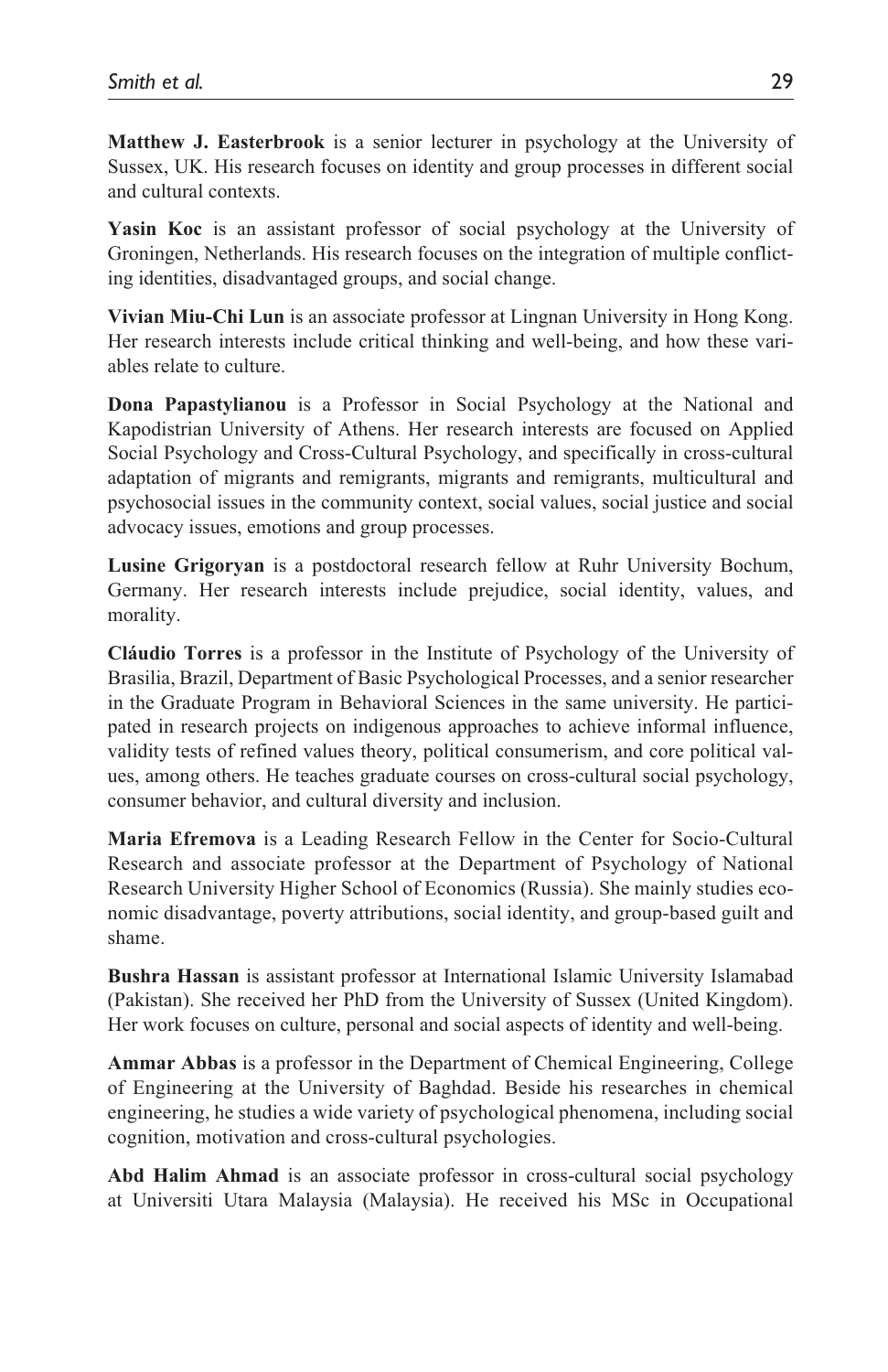Psychology from University of Wales (UK) and PhD from the University of Sussex (UK). His work focuses on personality, work values and attributions.

**Ahmed Al-Bayati** is an assistant professor in the Department of Civil and Architectural Engineering at Lawrence Technological University, USA. He earned his Ph.D. in Construction Engineering from Western Michigan University in 2017. His dissertation focused on the cultural differences between Hispanic and non-Hispanic construction workers in the United States and their potential influence on communication and overall site safety performance.

**Heyla A Selim** is an assistant professor in social psychology at King Saud University, Riyadh, Saudi Arabia. She studies social psychological processes in culturally diverse environments, focusing on cultural orientations, online self and identity, social and personal identity, and acculturation.

**Joel Anderson** is a lecturer at Australian Catholic University and a postdoctoral research fellow at La Trobe University. His research is in intergroup processes, with a focus on prejudice and identity-relevant factors for sexual minority and gender diverse people, and for migrants and refugees.

**Susan E. Cross** is a Professor in the Department of Psychology at Iowa State University (US). She studies self, culture, and close relationships, focusing on social behavior in honor cultures and close relationships in East Asian societies.

**Gisela Isabel Delfino** is professor at the Pontifical Catholic University of Argentina (UCA) and adjunct researcher of the National Council for Scientific and Technical Research of Argentina at the Center for Research in Psychology and Psychopedagogy of the UCA. She is also visiting professor of the Doctorado en Educacion y Sociedad of the Universidad Andres Bello of Chile. Her main areas of specialization are social, cultural and political psychology.

**Vladimer Gamsakhurdia** is an assistant professor at Ivane Javakhishvili Tbilisi State University. His research interests are associated with proculturation, the semiotic dynamics of identity-construction, selfhood, immigration, intercultural communication and multiculturalism. His recent book "Semiotic Construction of the Self in Multicultural Societies - A Theory of Proculturation" offers an original theory on human development in immigration.

**Alin Gavreliuc** is a professor in social psychology and cross-cultural psychology at the Department of Psychology, Faculty of Sociology and Psychology of the West University of Timisoara (Romania). His work focuses on self-construal in crosscultural contexts, cultural determinants of happiness, or intergenerational transfer of values and attitudes in contemporary Romania.

**Dana Gavreliuc** is an associate professor in educational psychology and crosscultural educational psychology at the Teacher Training Department from the West University of Timisoara (Romania). Her studies mainly focus on the cultural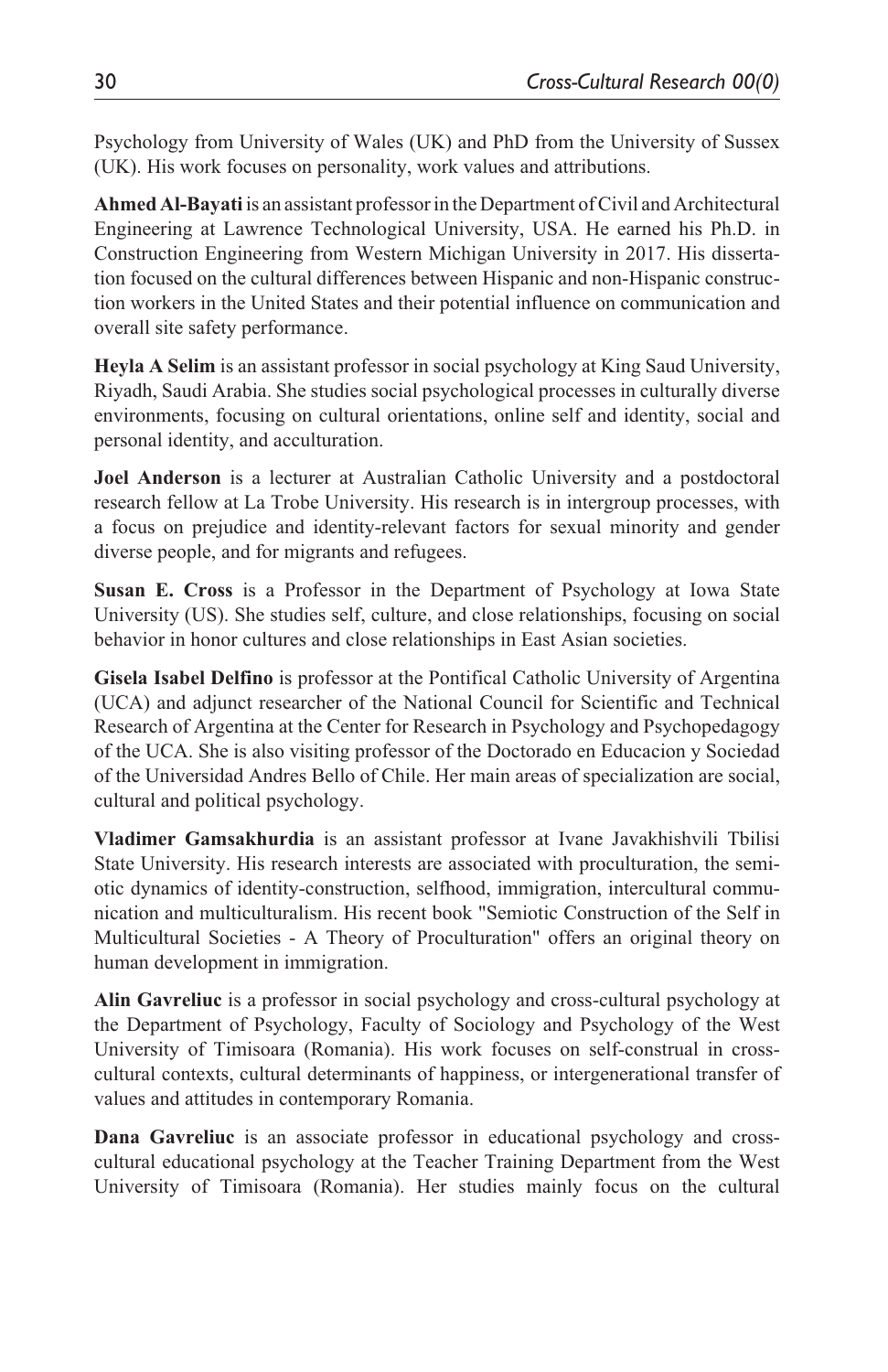diagnosis of educational environments, relationships between social axioms, and personal autonomy in educational organizations.

**Pelin Gul** is a lecturer in psychology at the University of Twente, Netherlands. Her research focuses on identifying psychological motives and ecological predictors underlying gender relations, sexism, gender-based biases and honor norms.

**Ceren Gunsoy** is an assistant professor in psychology at Clemson University (USA). She completed her Ph.D. in social and cross-cultural psychology at Iowa State University. Her research examines cultural differences in interpersonal conflict, person perception, emotions, and social media behavior.

**Anna Hakobjanyan** is a lecturer at Yerevan State University, Armenia. She also works in the Personality and Social Context Laboratory on cross-cultural research methods and is involved in cross-cultural research collaboration.

**Siugmin Lay** is a researcher at the Measurement Center MIDE UC at Pontificia Universidad Católica de Chile. Her research focuses mainly on intergroup relations, in particular intergroup contact, prejudice, acculturation, social norms, and prosocial behaviours.

**Olga Lopukhova** is associate professor at the Institute of Psychology and Education, Kazan Federal University (Russia). She specializes in psychometrics, survey questionnaire design and adaptation to Russian culture. Her research interests are focused on the psychology of gender transformations, factors of psychological well-being, cultural and environmental psychology in personality development.

**Ping Hu** is a professor in social psychology at Renmin University of China (Beijing, P.R.China). She studies a wide variety of cultural psychological phenomena, including cross-cultural difference in thinking mind, emotional contagion and cross-cultural communication.

**Diane Sunar** is emeritus professor of psychology at Istanbul Bilgi University. Her interests include cultural changes in child-rearing practices; early childhood intervention programs; moral development; and the cross-cultural application of relational models theory to the study of moral psychology.

**Maria Luisa Mendes Teixeira** is a full professor in organizational studies at Presbyterian Mackenzie University and president of the International Association for Transcultural and Organizational Studies. She studies organizational dignity and is interested in studies on cultural logics.

**Doriana Tripodi** is a clinical psychologist and a cognitive behavioral psychotherapist in her private practice at Gioia Tauro, Calabria, Italy. In recent years she has collaborated with the Faculty of Psychology of the University of Padua in scientific research about learning disorders and with the University of Catanzaro in research into the personality of priests.